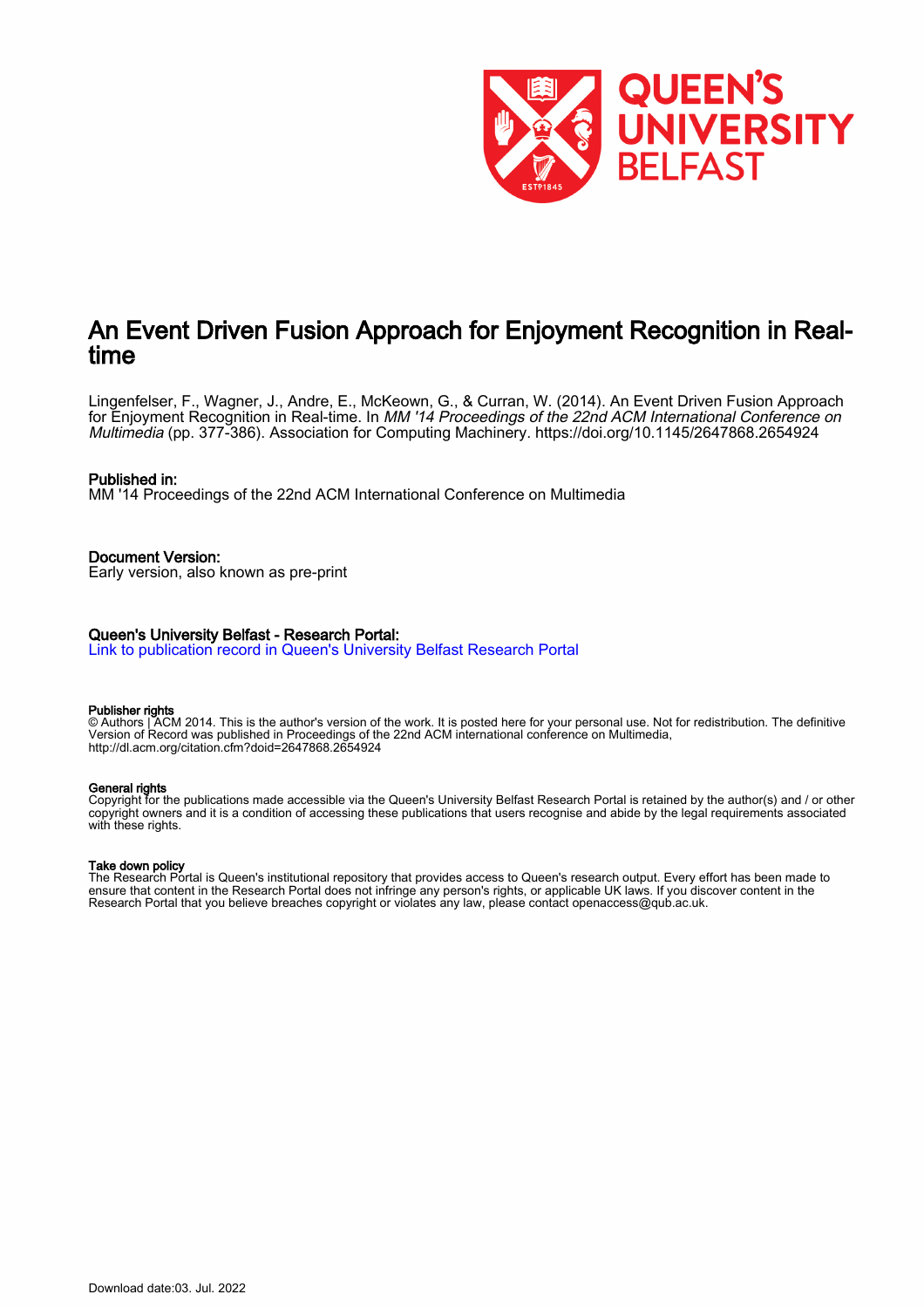# An Event Driven Fusion Approach for Enjoyment Recognition in Real-time

Florian Lingenfelser<sup>\*1</sup>, Johannes Wagner<sup>†1</sup>, Elisabeth André<sup>‡1</sup>, Gary McKeown<sup>§2</sup> and Will Curran<sup>¶2</sup>

<sup>1</sup>Human Centered Multimedia, University of Augsburg <sup>2</sup>School of Psychology, Queen's University Belfast

 $\begin{minipage}[t]{0.5\textwidth} \begin{tabular}{p{0.8cm}} \multicolumn{1}{c}{\textbf{Gary McKeown$$^32$ and Will Current$^2$} \end{tabular} \vspace{0.1cm} \begin{tabular}{p{0.8cm}} \multicolumn{1}{c}{\textbf{Human Centered Multimedia, University of Augsburg $^2$Sehool of Psychology, Queen's University of Augsburg $^2$Sehool of Psychology, Queen's University Belfast\\ & \multicolumn{1}{c}{\textbf{Aissification and fusion schemes}} \end{tabular} \vspace{0.1cm} \begin{tabular}[t]{l@{0.8cm}} \hline \multicolumn{1}{c}{\textbf{Aissification and fusion schemes$ Social signals and interpretation of carried information is of high importance in Human Computer Interaction. Often used for affect recognition, the cues within these signals are displayed in various modalities. Fusion of multi-modal signals is a natural and interesting way to improve automatic classification of emotions transported in social signals. Throughout most present studies, uni-modal affect recognition as well as multi-modal fusion, decisions are forced for fixed annotation segments across all modalities. In this paper, we investigate the less prevalent approach of event driven fusion, which indirectly accumulates asynchronous events in all modalities for final predictions. We present a fusion approach, handling shorttimed events in a vector space, which is of special interest for real-time applications. We compare results of segmentation based

uni-modal classification and fusion schemes to the event driven fusion approach. The evaluation is carried out via detection of enjoyment-episodes within the audiovisual Belfast Story-Telling Corpus.

# 1 Introduction

Affective states of human beings refer to the experience of feelings or emotions. These conditions are expressed by the experiencing person through various channels and can be naturally understood by other humans. One of the goals of human computer interaction (HCI) is to automate this perception process and give machines the capability to assess affective states of users [18, 24]. Through the appliance of appropriate sensor technologies and recognition techniques, multi-modal cues that point to certain affective states can be measured and recognized. These sources of evidence lead to the automatic classification of human emotions.

<sup>∗</sup> lingenfelser@hcm-lab.de

<sup>†</sup>wagner@hcm-lab.de

<sup>‡</sup> andre@hcm-lab.de

<sup>§</sup> g.mckeown@qub.ac.uk

<sup>¶</sup>w.curran@qub.ac.uk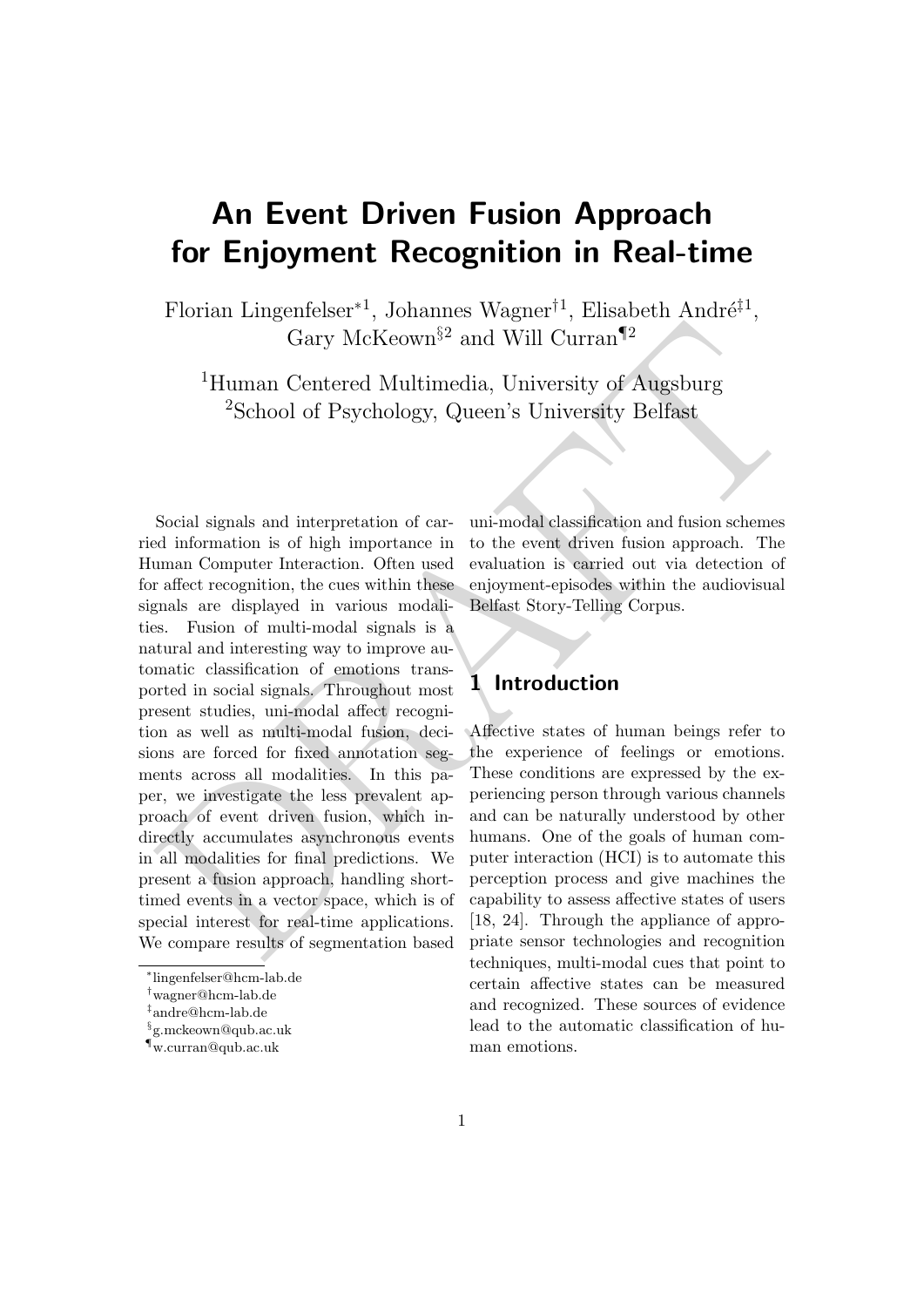notion recognition problem, one would in time, as emotional reactions are time-<br>obtably first have a look at single spoken shifted between modallities<br>of not present at the secure to the and the secure in the secure in th Since emotions are generally observable in multiple channels, the obvious approach is to incorporate as much multi-modal information as possible in the classification process [30]. Meaningful features and hints of monitored signals are then to be combined through fusion strategies in order to generate a final prediction. For example, if confronted with a classical audio-visual emotion recognition problem, one would probably first have a look at single spoken sentences, calculate prosodic features from the audio signal and classify the whole sentence with a statistical feature set. In order to enrich descriptive information about the observed signal segment and assumably enhance recognition performance, additional descriptors can be extracted from the video images that are recorded during the spoken sentence in the audio signal. At this point fusion of information from both modalities has to be applied. In the simplest case the two feature sets are merged to be used by a single classifier [26]. More elaborate ways of fusing multiple modalities are in use throughout many affect recognition studies [22, 31, 29, 28, 16, 17]. These fusion strategies and their effects on recognition accuracies will be discussed in the following sections. Some facts can however be anticipated here: Present studies have shown varying degrees of success or even failure of classical fusion approaches [2]. Assuming decent data content in all considered modalities, one would generally expect a steady classification gain from adding additional information.

A possible reason for the unsteady performance of presented fusion schemes could lie in the initiation of consideration of multiple signals and appliance of the above mentioned fusion algorithms. In off-line studies, the triggering of fusion processes is simply given by the annotation boundaries; in a real-time scenario this is typically done by detecting the on and offset of a relevant time-interval in one modality. Afterwards fusion techniques are called for classification throughout all available modalities. Consequently, the segmentation of a cue in one modality is forced upon other available channels. What if nothing is happening in the face at this point in time, as emotional reactions are timeshifted between modalities or not present at all? Meaningful information in additional modalities is assumed - but it is not guaranteed. Cutting fixed segments through multi-layered signals does seem to be undesirable. One could think of adding deltas to additionally concerned modalities, but this approach would most likely lead to a hardwired construct, that is hard to define and not generalizable. So how do we solve the problem of non-aligned cues in multiple signals?

A first step is to reject the assumption that all relevant cues happen at the same time in all modalities. Practical observations demonstrate the need to detect events for each modality separately. But if all signal–events are treated individually, we have to find ways to relate them for proper fusion of identified information. Therefore, we introduce an event driven fusion model that incorporates the temporal relation between the events. It is specially suited for real-time applications. An early prototype has been already successfully applied at the eNTERFACE 13 workshop in Lisbon[13]. For evaluation we will analyse a suitable corpus for recognition of enjoyable emotions.We compare single modality accuracy to segmentation based fusion approaches and event driven fusion - concerning framewise classification of enjoyment. We define enjoyment as an episode of positive emotion, indicated by visual and audi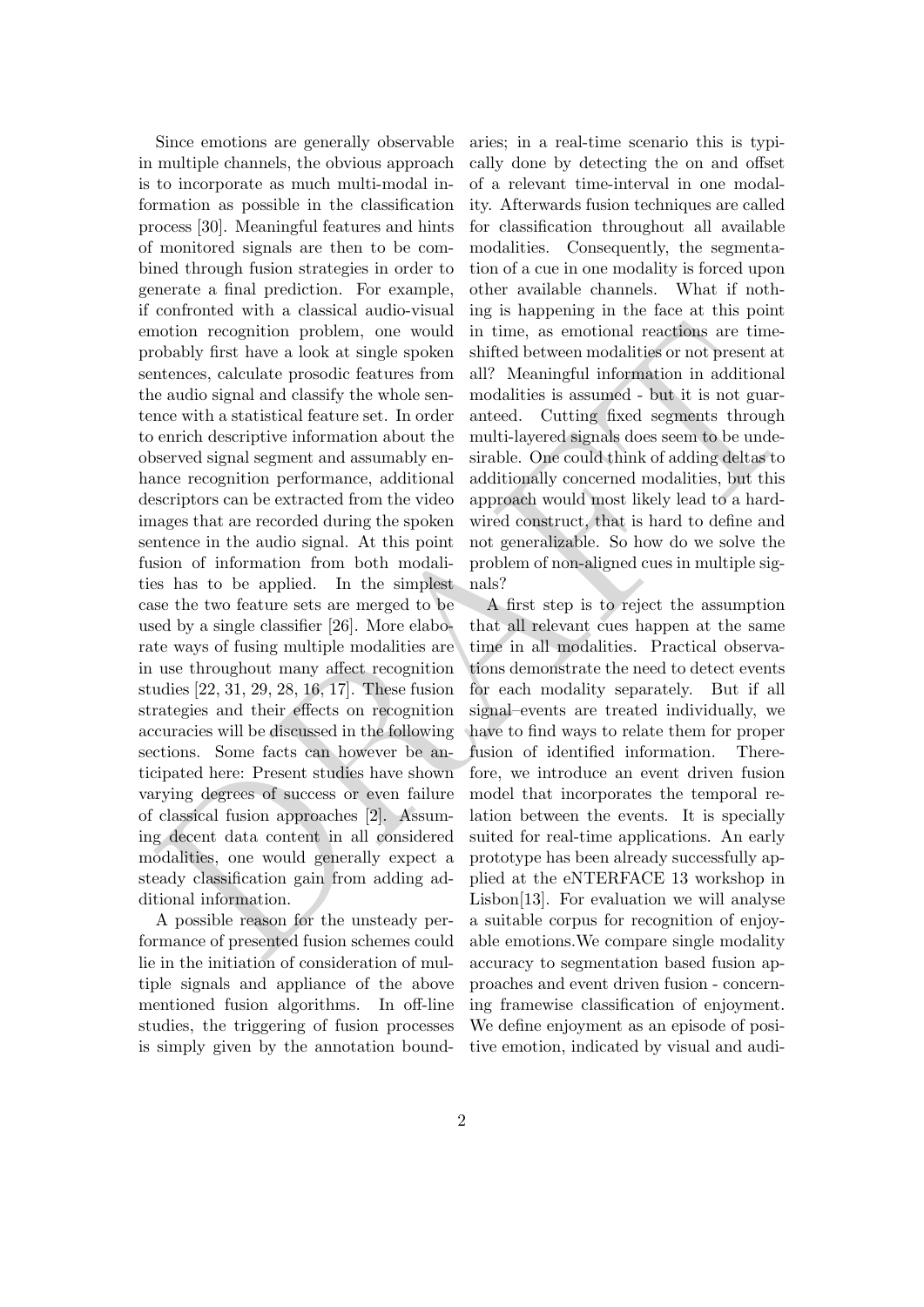tory cues of enjoyment, such as smiles and voiced laughters. This enables us to compare overarching enjoyment–annotations to accumulated indication-events. Based on this evaluation we can finally discuss advantages and disadvantages of event driven fusion for affect recognition.

# 2 Multi-Modal Fusion

In a standard classification task, recognizers are trained with samples of presegmented data. This segmentation is achieved by annotation of the recorded data. Experts review the data, marking time-segments of interest and providing them with a pre-defined label that describes the nature of the respective time period. Resulting data samples are then subject to feature extraction techniques. When dealing with one modality, this procedure is carried out on one specific kind of signal and one classification model can be trained with the resulting samples. In multi-modal classification, every single signal needs an adapted feature extraction step, resulting in feature sets for every observed signal. Reasonable combination of available information is the challenge of multi-modal fusion approaches.

## 2.1 Segmentation–Based Fusion Approach

When confronted with fusion of multiple signals, a vast amount of eligible strategies come into consideration [20]. Possible methods can be differentiated by the levels at which they are executed. Authors in [30] cite 18 studies dealing with audiovisual fusion. Here, they distinguish between feature-, decision- and model-level fusion.

**Multi-Modal Fusion** spatial and temporal relationships between<br>mathemold fusions multi-modal features. Becausing test in the space sion sums up combination rules for<br>the generated data. This segmentation is tion models, A very straightforward way to fuse all observed modalities is to merge all calculated features into a single and high dimensional feature set for one single classification model (feature level fusion). The accumulated features contain a greater amount of information than a single modality. Prediction based fusion, as proposed in [19], tries to discriminate classes by modelling spatial and temporal relationships between multi-modal features. Decision level fusion sums up combination rules for the probabilistic outputs of several classification models. Instead of using all available features for a single classifier, the available feature set is divided into subgroups (e. g. one classifier per modality). Standard decision techniques include class-label combination (e. g. voting, look-up tables and algebraic combination rules such as sum rule or product rule). Feature and decision level fusion include the most standard approaches used in most studies concerning multi-modal fusion experiments. In model level fusion (e. g. stacked generalisation [23] the outputs of several classifiers are not fused by predefined combination rules. Instead their results are used as input for one or more meta classification models that generate the final decision.

A fair amount of studies incorporate these segmentation based fusion techniques for combination of observed signals and final classification. Meta studies like [2] compare gathered results and give an overview: Some report remarkable accuracy gains over uni-modal classification, others do not notice statistically relevant benefits. Even substantial drops in classification quality are sometimes registered. In numbers, the effect of multi-modal fusion in comparison to uni-modal classification range from  $a +27.4\%$  gain in recognition performance to a -9.0% drop in overall accuracy for a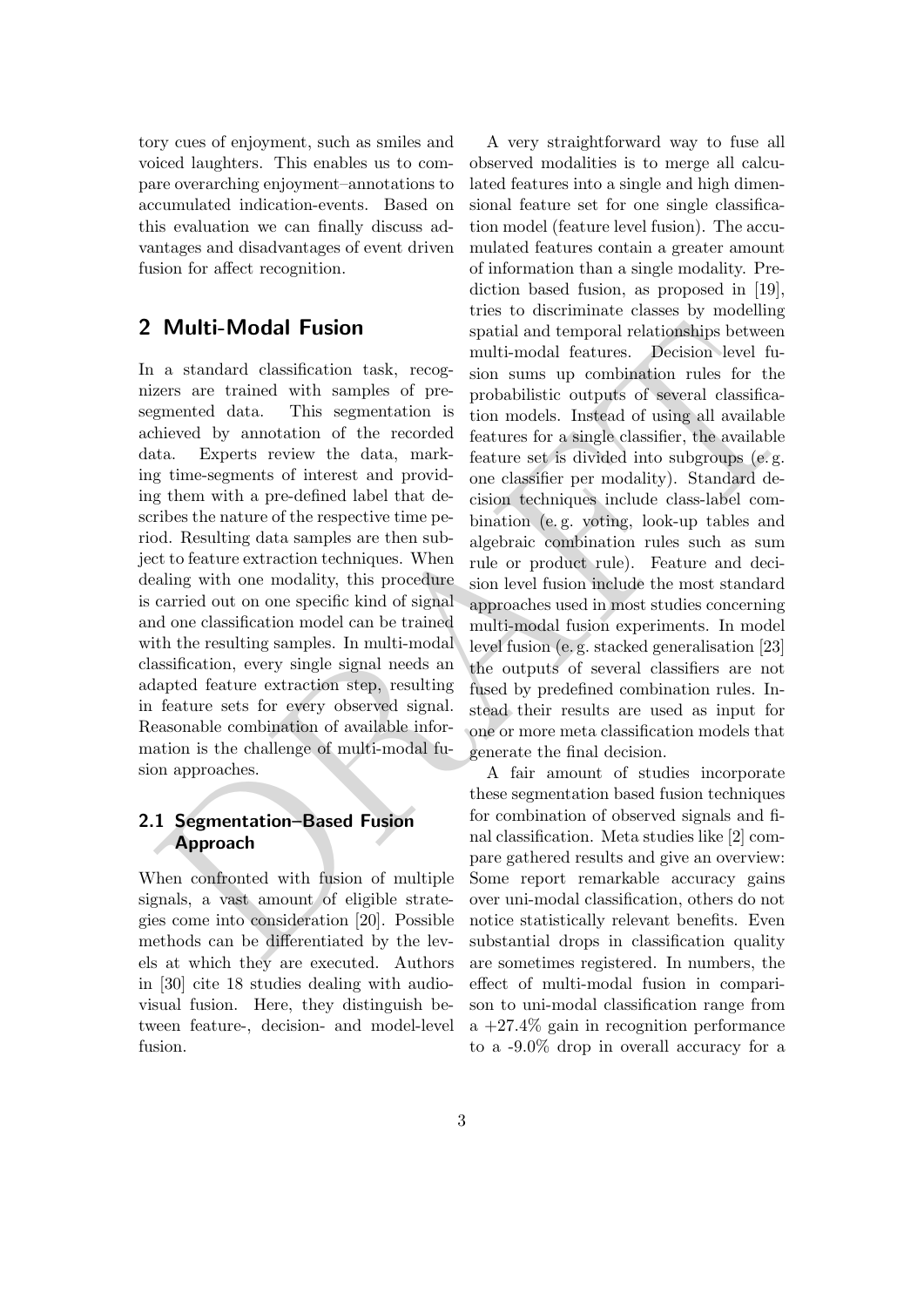total of 30 compared studies. The study also points out, that classification improvements are far more likely to be achieved on acted data than on natural or seminatural recordings. Such meta comparisons do not go into detail about the applied fusion schemes. Studies like [3, 11, 10, 6] examine rather basic fusion strategies and sometimes advise on which scheme dominates others. Results are not consistent throughout mentioned experiments. Furthermore, the success of fusion is obviously not primarily dependent on the chosen algorithm (though of course there are differences in performance between the single fusion strategies).

#### 2.2 Asynchronous Fusion Approach

In segmentation based fusion approaches, analysis of all modalities is initiated and margined by a comprehensive annotation for the given classification problem [12]. For example, when doing audiovisual emotion recognition it is a common strategy to trigger analysis of further modalities by voice activity detection in the vocal modality. Whenever there is activity in the voice, classification of facial expressions is done during this time segment. Fusion algorithms are then applied to the cues of the extracted time-slice. This approach of triggering multi-modal fusion from a single annotation or modality has at least one severe drawback: Additional cues in further modalities can be expected but are not guaranteed to coexist at the time frames or in the worst case, are not present at all. Imagine the audio-visual affect recognition scenario: The vocal component of an emotional expression may be signalled before the facial component. This way, the observed segment of modalities does indeed fit to relevant data in the audio signal, but boundaries of facial activity are shifted. Such component asynchronicity fully contributes to the multi-modal fusion and negatively influences final classification.

ates others. Results are not consistent tures, it is not necessary to force a fusion regrequent mentioned experiments. Fur-decision "from above", therets of the properties from the solution of the properties in performand An elegant way of fusing modalities without forcing decisions from all channels in every time slot is offered by dynamic classification. Since dynamic classifiers work on continuous streams of short-term features, it is not necessary to force a fusion decision "from above". Instead, they (principally) have the ability to model temporal relations between the streams and learn when and how multi-modal information should be combined. Dupont et. al [4] were among the first to tackle the asynchronous nature of audio and video streams by modelling temporal topologies with multistream HMMs for continuous speech recognition. Song et. al [22] proposed a tripled Hidden Markov Model (THMM), which is able to integrate three or more streams of data and allows the state asynchrony of the sequences while preserving their natural correlation over time. Zeng et. al [31] applied Multi-stream Fused Hidden Markov Model (MFHMM), where state transitions of different component HMMs do not necessarily occur at the same time across different streams so that the synchrony constraint among different streams is also relaxed. Coupled Hidden Markov Models (CHMM), where the probability of the next state of a sequence depends on the current state of all HMMs and therefore enables an improved modelling of intrinsic temporal correlations between multiple modalities, have also been proposed [15].

To overcome the computational complexity of asynchronous Hidden Markov model (AHMM), Wöllmer  $et. al$  [29] suggested a multidimensional dynamic time warping (DTW) algorithm for hybrid fusion of asynchronous data, requiring sig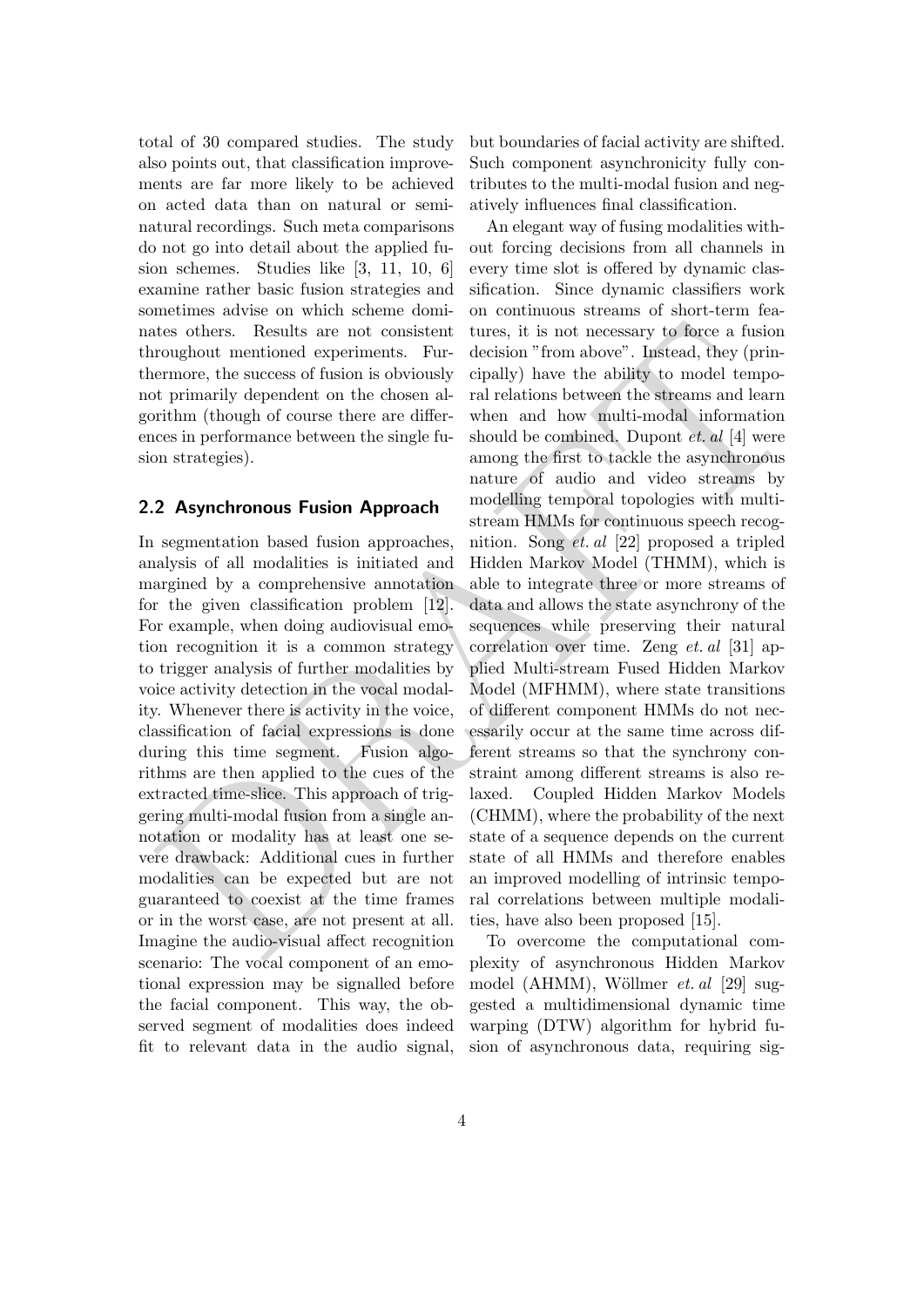nificantly less decoding time while providing the same data fusion flexibility as the AHMM. Finally, Artificial Neural Networks (ANN) offer a third alternative for asynchronous fusion; in particular in the form of Long Short-Term Memory Neural Networks (LSTM-NNs), which replace the traditional neural network nodes with memory cells, essentially allowing the network to learn when to store or relate to bimodal information over long periods of time. In fact, LSTM-NNs have been successfully applied to combine acoustic and linguistic features to continuously predict the current quadrant in a two-dimensional emotional space spanned by the dimensions valence and activation [28]. Likewise, in a similar emotion recognition task, this approach successfully fuses facial expressions, shoulder gestures and audio cues [17].

#### 2.3 Event Driven Fusion Approach

While the aforementioned asynchronous fusion approaches theoretically outperform segmentation based schemes, they also have some drawbacks. One severe disadvantage comes from their complexity in terms of training and decision taking. Since it is difficult to understand how the network reaches a decision, applying it in a realtime system bears the risk that the learned model parameters may poorly translate if applied in a possibly less controllable environment. Furthermore, once trained, they function as a black box whose hard-wired parameters leave little opportunity for adjustments to the new conditions. Another issue, which is gladly overlooked in pure offline studies, is the problem of missing data. Missing data can occur when either no useful information can be detected (e.g. the user is not looking into the camera), or because there is nothing useful to detect (e.g. the user is not talking), or last but not least, due to a failure of one of the sensors.

learn when to store or relate to bimodal from the final decision making. Each<br>formation over long periods of time. In modality serves as a client which in<br>individual combine acoustic and linguistic fear- nal processing co A possible way to make the fusion process more transparent is by shifting from a frame-by-frame based processing towards an event driven approach. Introducing events as an abstract intermediate layer effectively decouples uni-modal processing from the final decision making. Each modality serves as a client which individually decides when to add information. Signal processing components can be added or replaced without having to touch the actual fusion system and missing input from one of the modalities does not cause the collapse of the whole fusion process. In some sense this kind of event-driven fusion is similar to semantic fusion used to analyse the semantics of multi-modal commands, and typically investigates the combination of gestures and speech in new-generation multi–modal user interfaces [14]. However, only few attempts have been made to apply event-driven concepts for automated emotion detection.

In an artistic Augmented Reality installation, the Callas Emotional Tree [7], Gilroy *et. al* uses event-based fusion to derive the affective state of a user in realtime. The basic idea of their approach was to derive emotional information from different modality-specific sensors and map it onto a continuous affective space spanned by the three dimensions Pleasure, Arousal and Dominance (PAD model). Since the application depended on a continuous assessment of the affective user state, the current state of the fusion system was constantly represented by a vector in the PAD space. And the direction into which the vector would move was set by a bunch of vectors representing the single modality– specific contributions. The values of those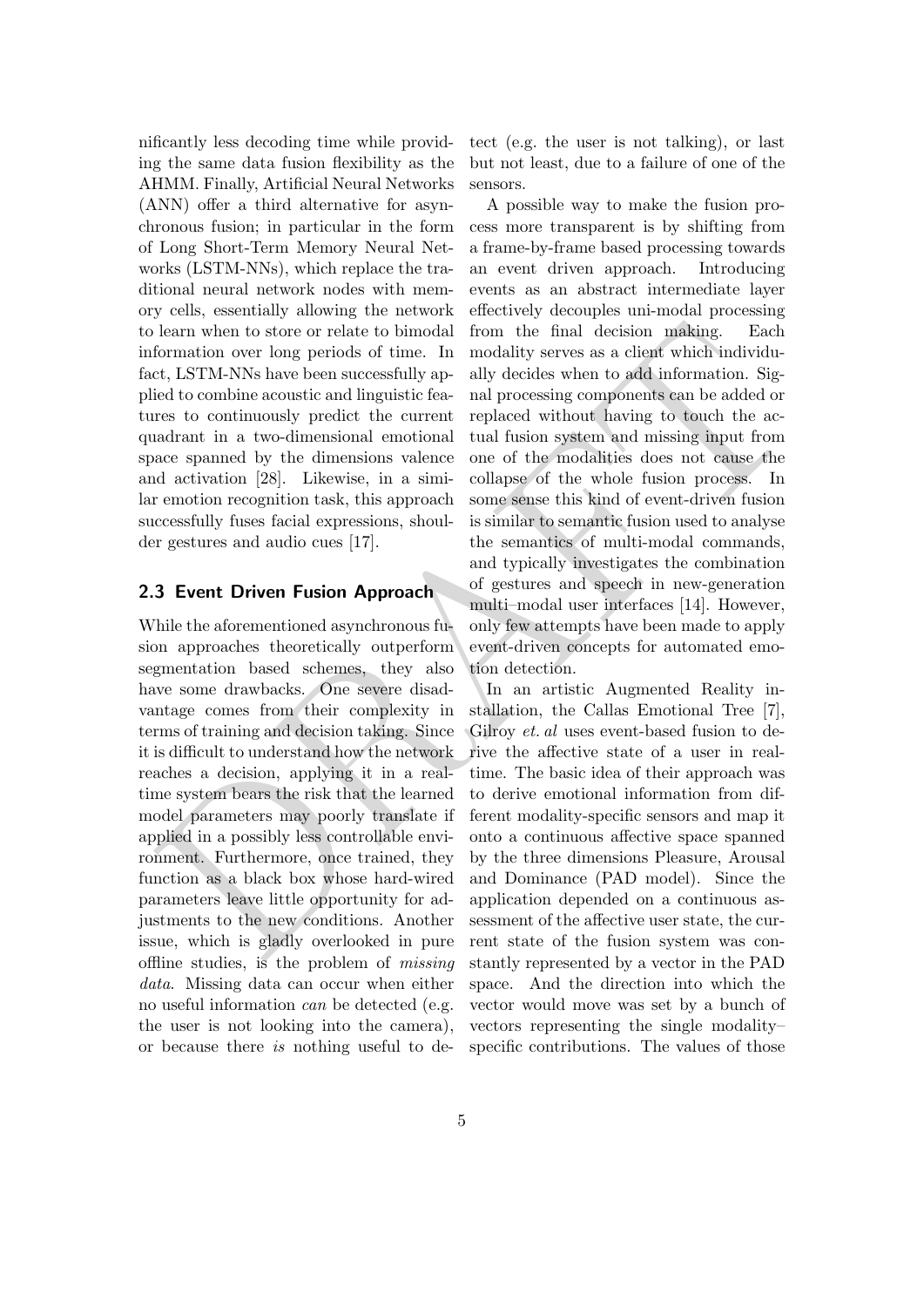guiding vectors was updated whenever a new affective cue was detected or otherwise decayed over time. A different approach for predicting user affect in a continuous dimensional space based on verbal and non-verbal behavioural events (e.g. smiles, head shakes, or laughter), has been published by Eyben  $et.$  al [5]. In their system events are seen as "words", which are joined for each time segment and converted to a feature vector representation through a binary bag–of–words (BOW) approach. Tests on an audiovisual database proved the proposed string-based fusion to be superior over conventional feature-level modelling.

# 3 Event Based Vector Fusion

As implied by first attempts for event driven fusion, a possible way to avoid the problem of restricting segmentations is to have customized annotations for every single modality, from which the recognition of single events – that indicate the sought classification – can be learned. The task of the event driven fusion algorithm then has to be to accumulate these indicating events, take their temporal flow into account and, finally, to classify each single time frame and give boundaries for the recognition on the timescale.

#### 3.1 General Requirements

A real-time event driven fusion scheme, meant to reduce negative effects of the segmentation problem, must meet certain requirements. It should be based on separated event detection in observed signals and its inherent fusion rules must consider the temporal flow of all detected events.

#### Temporal Component

Once recognized, an event enters the fusion process and influences the continuous result with potency given by the strength of the recognized cue. An event's influence then has to decrease over time - as the moment of occurrence shifts further back in time – until the influential potency reaches a value of zero and the event is discarded. This way, current events are given a stronger impact on the fusion process than the ones that lie further down the time-axis.

#### Combining Modality Based Events

ined for each time segment and converted given a stronger impact on the fusion a facture vector representation through process than the ones that lie further down binary bag of words (BOW) approach. the time-axis. Sets on The additional effort of detecting events in every single modality leads to a fusion model that should link independent signal-events. If complementary events are detected in multiple signals during overlapping time-segments, the cues reinforce each other by amplifying the prediction probability of the continuous fusion output. On the other hand, the detection of contradictory cues leads to events that neutralise each other and therefore have a lesser negative effect on the fusion result. This way, additional information from multiple modalities is more likely to enhance the overall classification performance.

#### Real–Time Fusion Result

The result of the fusion scheme is calculated by temporal influences (expressed through momentary weights) of registered events. This result will consist of n continuous confidence values (typically valued and normalized between zero and one) for an n-dimensional classification problem. The continuous fusion result is accessible at any point in time. This circumstance is especially valuable in real–time scenarios, where reactions to changing conditions have to be carried out as fast as possible.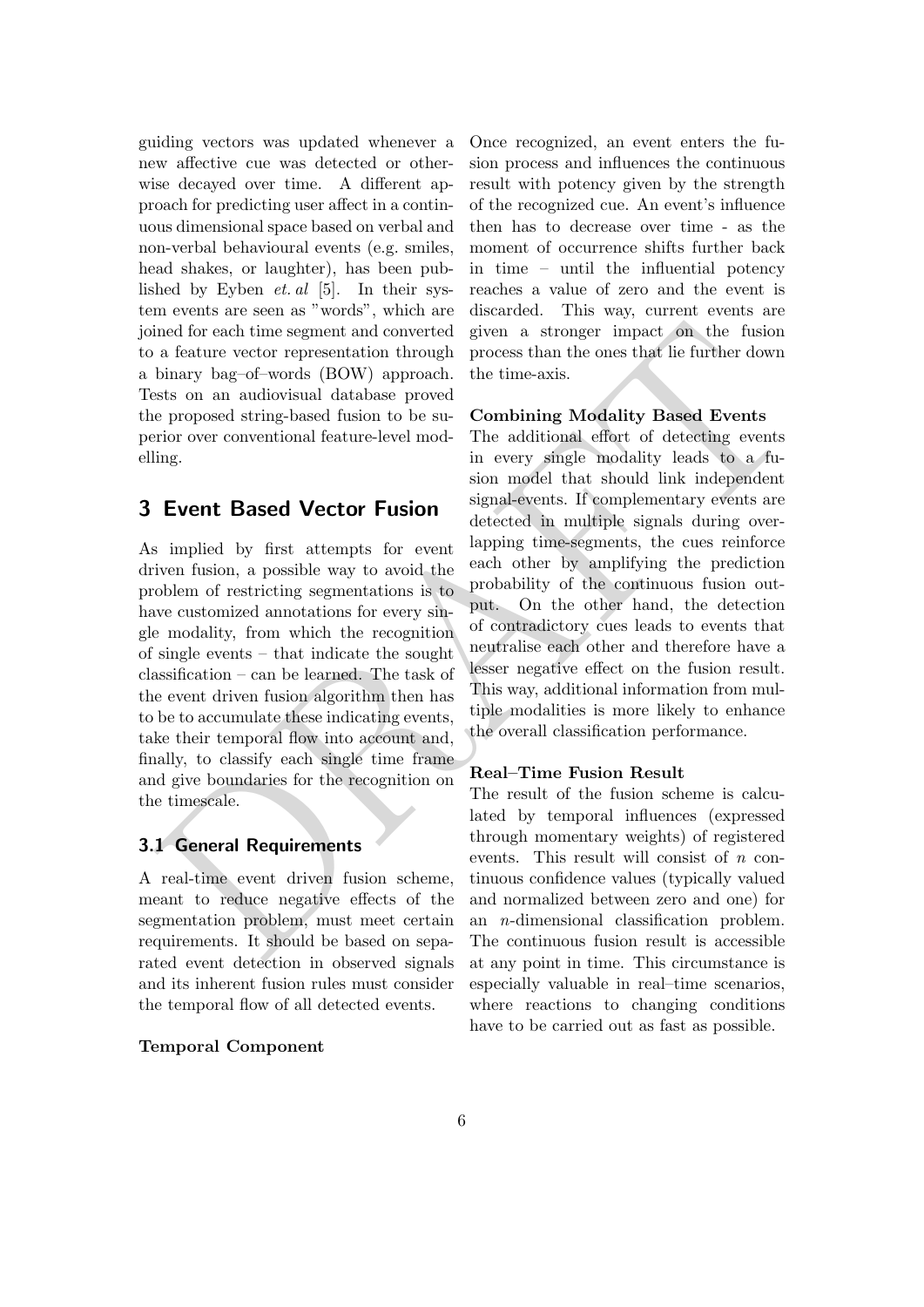#### Handling Missing Data

The last demand on the real–time system, is an implementation that resists the temporal absence of cues from one or more modalities. This can result for example from missing activity in a modality, tracking problems, or even the breakdown of attached devices. If recognizers involved in decision making each represent the observations of an associated modality, the absence of a single contribution to the final decision is unlikely to result in a drastic quality fall–off for overall classification accuracy – especially if the malfunction is recognized and the corresponding classifier's (most likely counter–productive) contribution is accordingly rated or completely left out of the fusion process.

#### 3.2 Algorithm

The proposed fusion algorithm is based on preceding work done by [8] (section 2.3). We generalize this approach by designing a fusion scheme that operates in a userdefined vector space.

#### 3.2.1 Vector Space and Event Vectors

In the simplest scenario, the vector space is a one-dimensional axis, typically describing a likelihood between zero and one. Events, generated from observed signals, are mapped into this space as vectors. The vectors are provided with the following parameters:

• Confidence Value

One for each defined axis in the event space. This defines the position of the vector within the dimensional model. For instance, it can be dynamically calculated from the probabilities of a detected cue.

• Vector Weight

The vector weight is a quantifier for the initial weighting the event has in the calculation of the fusion result. It is defined by the modality the event is detected in and serves as a regulation instrument for emphasizing more reliable information sources. If, for example, one modality is generally better suited for the given classification problem, it can be assigned a higher overall weight. The weight can also be defined by the context. For example, in case of a high noise level, audio might be given less weight.

• Decay Speed

This is also defined for each modality and describes the average lifespan of cues extracted from the respective signal. If determines the time it takes for the event's influence to decrease to zero and get discarded. Events that strongly indicate the fusion's target class can be given longer decay times, in order to prolong their influence on the result.

che represent the observations of an suited for the given classification prob-<br>solution conditively, the absence of a lem, it can be usigned a higher overall change<br>in the distribution to the final decision weight. The we In our case, these parameters are empirically determined by systematically testing a large number of combinations for the enjoyment recognition task (see 5.4 for detailed analysis). Figure 1 shows a series of events and their confidence values in the event space. The weight (and therefore influence on the fusion result) of an event vector decrease over time (see dotted line) until the vector is completely removed.

For real-time enjoyment recognition, each frame of audio-visual data undergoes checking for correct face tracking and voice activity. If consequently possible, a SVM classifier for smile recognition (trained with 36 statistical features over action units and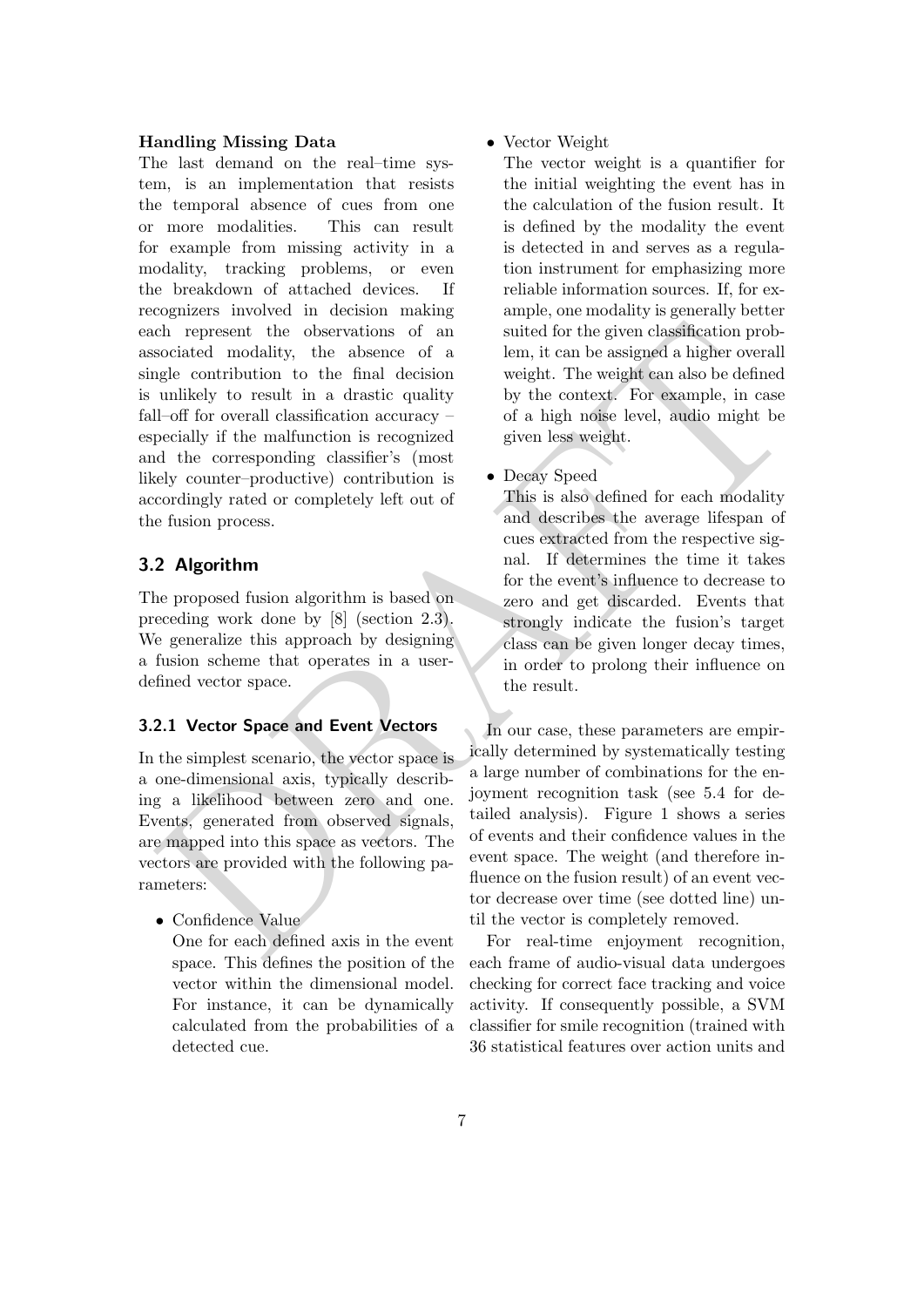smile annotation) and a SVM classifier for laughter recognition (trained with 1451 statistical prosodic features and laughter annotation) each give a normalized probability for the respective event. These confidence values directly map the probabilities given by the SVM models and are used to create uni-modal event-vectors in the multi-modal vector space (with resulting event-values in the range of zero to one). Influences (weights) of these events hyperbolically decrease over time, precisely calculated by the initial weight-parameter and speed-parameter of the corresponding modality.



Figure 1: Multi-modal events mapped into the event space.

#### 3.2.2 Fusion Vector

A mass centre is calculated at each frame for all active (weight greater zero) events, by summing up all event-values modified by their current influence (decreased weight) and averaging over the number of active events. The fusion result itself is a vector, which approaches the calculated mass centre with a predefined speed-parameter (figure 2). If this vector rises above a specified classification threshold, we classify the frame to contain enjoyment. This way, we logically fuse smile and laughter events for enjoyment recognition and can evaluate the fusion result against enjoyment annotations frame by frame.



Figure 2: The fusion vector (solid line) approaching the temporary mass centre (bars) and then decreasing to a neutral state.

#### 3.2.3 Characteristics

g event-values in the range of zero to Figure 2: The fusion vector (solid line) ap-<br>
(e)- Influences (weights) of these events proceding the temporary mass<br>
leventhed by the initial weight-parameter to a neutral state.<br>
L The fact that the fusion vector does not instantly assume the value of the mass centre, but instead approaches it in a predefined speed, gives the continuous result of event driven vector fusion a special characteristic: The fusion result reacts inertially to new events. Some misclassifications that happen during a row of correct interpretations do not directly shift the overall result in a wrong direction. On the other hand, this slow reaction time can have negative effects, for example if quick classification switches between classes is desired. A possible countermeasure is to raise the speed of the fusion vector towards the mass centre or lower the lifespan of active events – of course this goes along with lowering the mentioned robustness to single misinterpretations. As a consequence, the decay speed and weights of vectors have to be adapted to the observed classification problem.

Realizing the premise of separated events turns out to be a labour–intensive task. In practice, it takes considerably more effort to independently identify events in different signals than triggering interpretation in all modalities by a single signal–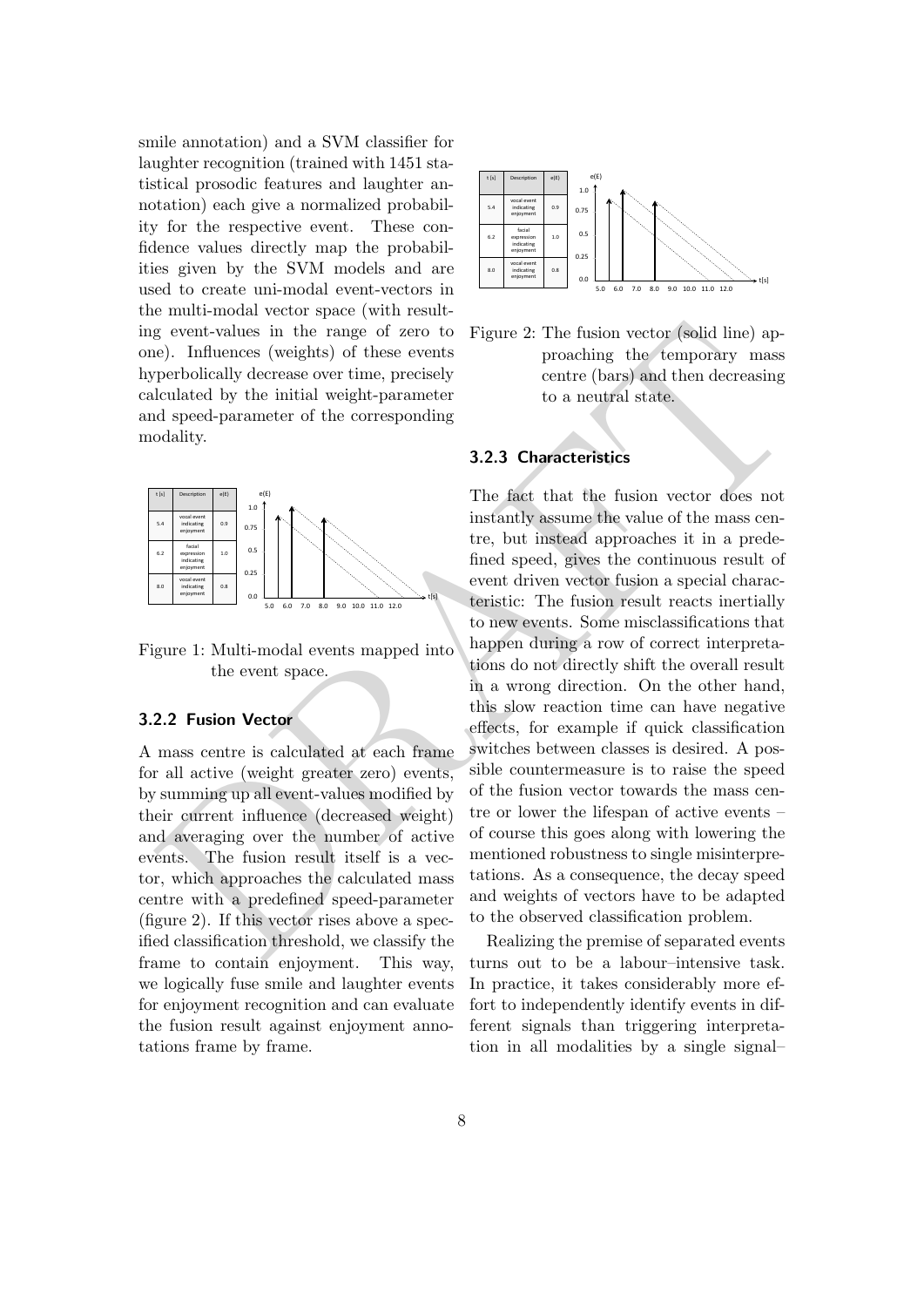event. A deeper understanding of every single modality is needed and the signal processing tasks rise proportionally, as meaningful segments now have to be found in each modality. These unrelated segments need to be interpreted and forwarded to the fusion algorithm as events. A strong technical framework for multi–modal event detection in real–time is needed as a foundation for the realisation of an event driven fusion scheme.

# 4 A Framework for Event Driven Fusion

tion for the realisation of an event driven<br>
for the realisation of an event driven<br>
for event fusion in real-time.<br> **A Framework for Event**<br>
of samples with fixed sample rate and size.<br> **Driven Fusion**<br>
Various transform The Social Signal Processing framework  $(SSI)^1$  [27] offers special support for the development of online recognition systems from multiple sensors. A list of special traits make the SSI framework a good choice for implementing the event driven fusion approach: An architecture is established to handle diverse signals in a coherent way, no matter if it is a waveform, a heart beat signal, or a video image. Live sensor input is available for a long list of hardware devices and new ones can be implemented via offered interfaces. Thereby, implementation details related to real–time processing such as buffering, synchronization, and threading are hidden from the developer of additional content. Components to process captured signals and assemble machine learning pipelines are included in the framework. Possibilities range from real–time signal processing to high-level feature extraction and online classification.

SSI breaks data handling down to two basic data structures, that perfectly fit the idea of event driven fusion: Streams and events. Data read from a sensor is transformed into a stream, i.e. a continuous flow



Figure 3: SSI framework: Offline trained recognizers applied in a pipeline for event fusion in real–time.

of samples with fixed sample rate and size. Various transformation algorithms (e. g. filtering, feature calculation, etc.) can be applied to manipulate and further process a raw data stream.

In addition to streams, SSI features the concept of events. Events are meant to describe relevant parts of streams. Single events are usually generated from continuous streams by applying some kind of activity detection. Their length is variable and they may contain additional data, such as a feature set or textual descriptions. Whenever on and offsets are detected, events are sent to the event board. Recognition components that have subscribed to the event are now informed. According to the segment they can request stream chunks or corresponding feature sets and feed them, for example to a single classifier. Classification probabilities are again published as events and can be further processed by event driven fusion schemes.

# 5 Enjoyment Recognition

For evaluation of the event driven fusion approach, we picked the task of enjoyment recognition. We define enjoyment as an episode of enjoyable emotion. These episodes are typically accompanied by vi-

<sup>1</sup>http://www.openssi.net/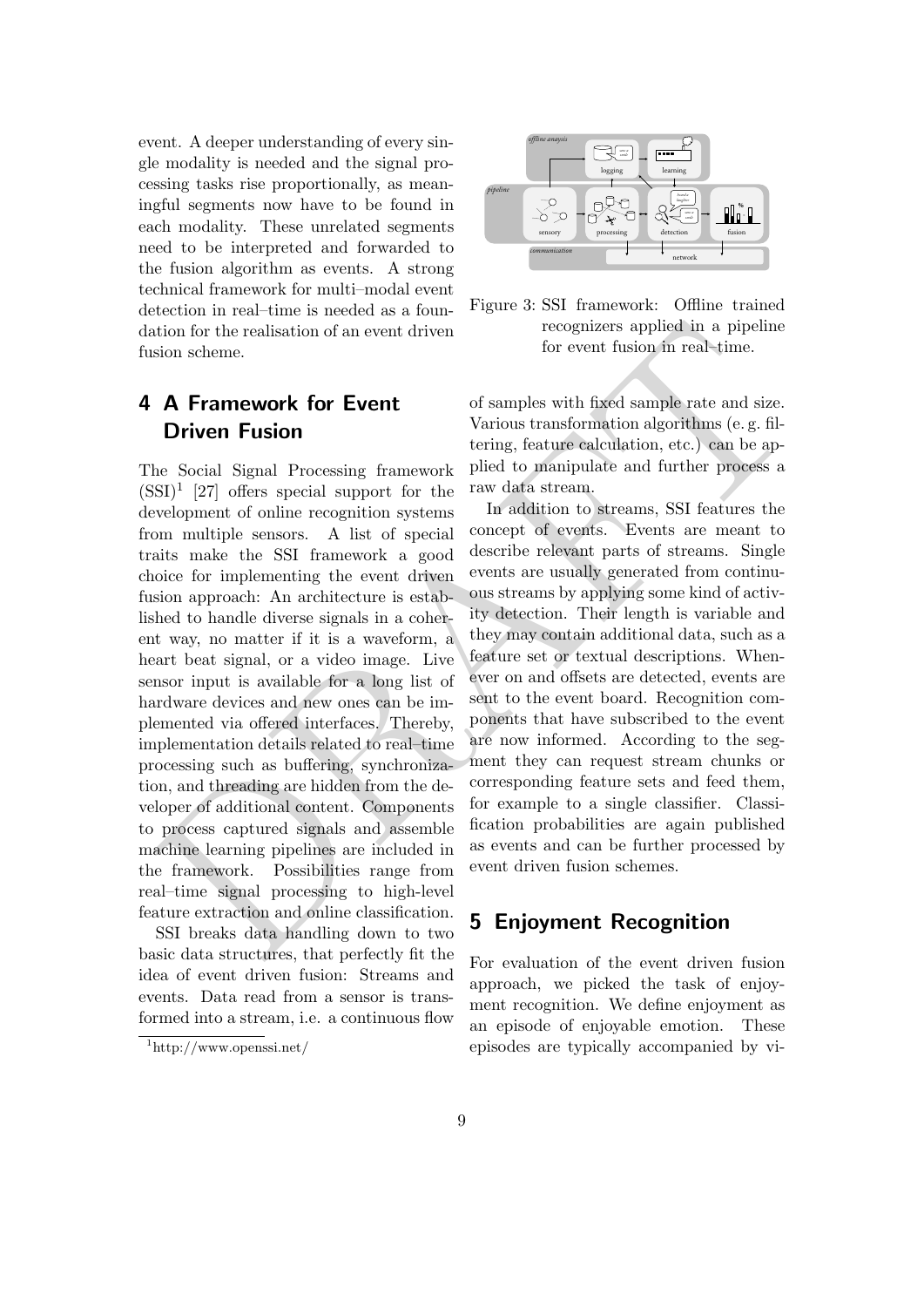

give 4: Exemplay annotation of a full eniry<br>menteptioned aligned with various voiced and visual cuese minited by the user. For each frame (border<br>d lines) a decision has to be made by the fusion system, In a conventional Figure 4: Exemplary annotation of a full enjoyment episode aligned with various voiced and visual cues emitted by the user. For each frame (bordered by dotted lines) a decision has to be made by the fusion system. In a conventional segmentation–based approach each frame is seen in isolation, i.e. a decision is derived from the multi–modal information within the frame. However, we can see that the single cues only partly overlap with the enjoyment episode: While other frames align with cues from a single modality (see e.g. frame 2) and 4), some of the frames, which are spanned by the enjoyment episode do actually not overlap with any observable cues (see e.g. frame 9 and 10). Those frames are likely to be misclassified by a segmentation–based approach. The event–driven fusion approach proposed in this paper, which takes in account the temporal asynchronicity of the events, is able to overcome frames with sparse cues of enjoyment based on information of preceding frames.

sual and auditory cues: We summarize voiced laughters and unvoiced laughters in the audio modality as laughters. The visual component of a laugh as well as visual smiles are in the following denoted as smiles. An annotation of an enjoyment segment will most likely contain one or more of these indicators of enjoyment (figure 4).

#### 5.1 Belfast Story–Telling Corpus

The training corpus for evaluation was taken from the first session of the Belfast Storytelling corpus. The corpus was comprised of six sessions of groups of three or four people telling stories to one another in either English or Spanish. The storytelling task was based on the 16 Enjoyable Emotions Induction Task [9]. Participants were recruited at least a week ahead of the recording session, and were instructed to prepare or think of stories that relate to each of 16 listed positive emotions or sensory experiences. During the storytelling session the participants were seated in comfortable chairs around a central table, and each participant wore a head-mounted microphone to capture high quality audio recordings. Video signals were recorded using Logitech Pro HD webcams. Kinect motion capture technology was used to capture facial features, gaze direction and depth information. Participants took turns at recalling a story associated with each enjoyable emotion. The list of enjoyable emotions was randomised for each story telling session, and all of the participants told stories associated with the same emotion in each round of stories. The amount of laughter varied depending on which emotion was being recalled and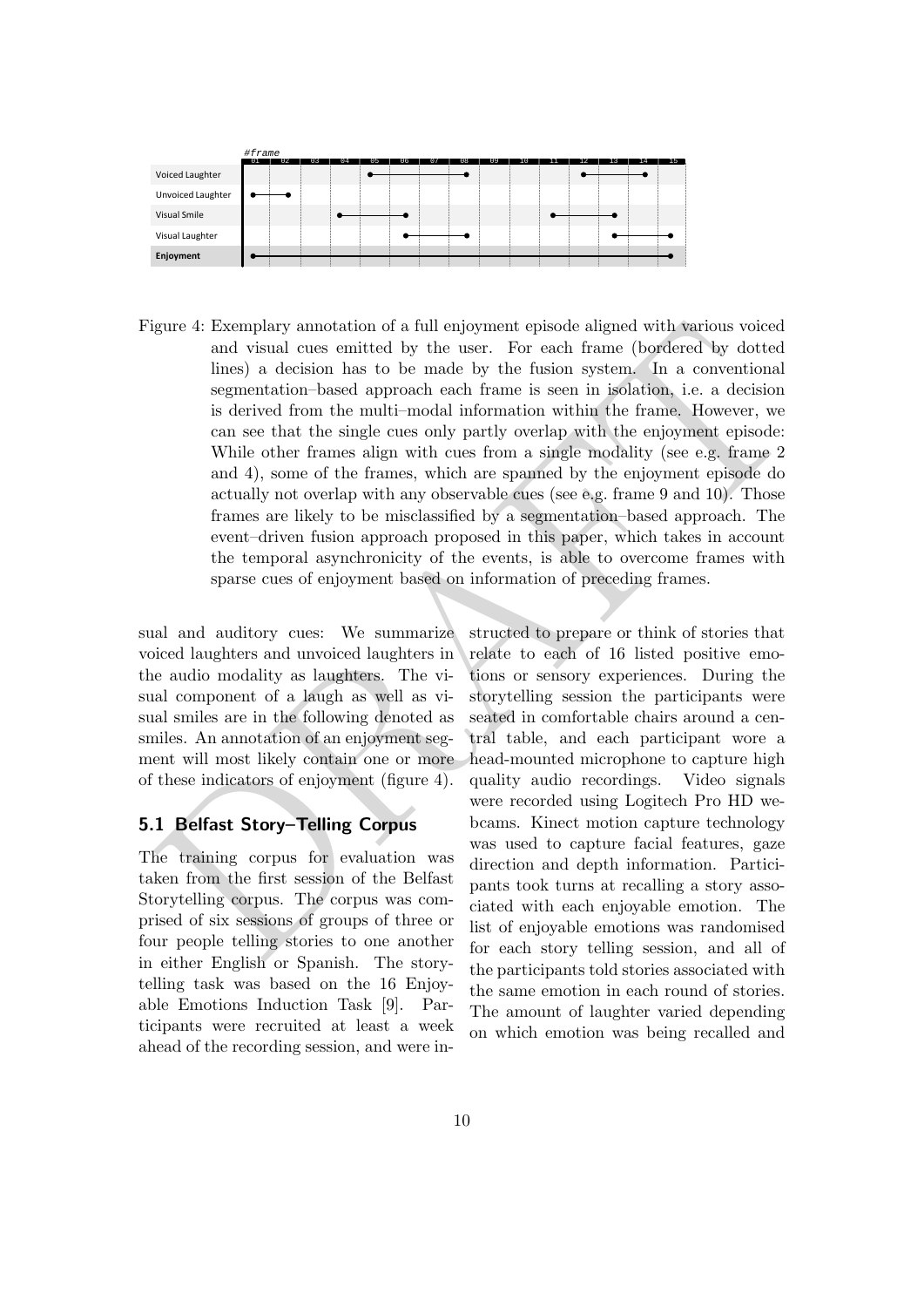the nature of the story that was being recounted. The story-telling events occasionally evolved into an open discussion, which further facilitated episodes of laughter. First session involved three male native English speakers recounting stories to one another. Manual annotations of enjoyment episodes and laughter / smile events have been created for this session with the ELAN annotation tool [21] (see figure 4 for an exemplary excerpt).

LAN annotation tool [21] (see figure 4 for perform recognition on a framewise basis:<br>
A decision, if enjoyment is present within<br>
the evaluated person or not, is made every<br>
400 milliseconds within a window of one<br>
second To capture synchronised data we required the use of 9 computers and a Network Attached Storage (NAS) system. Streaming the visual data from a single participant required a dedicated computer for each HD webcam and Kinect, making a total of 8 computers to capture the data. The audio signals were captured using a ninth computer. The HD Webcams streamed video data to the computers at 25fps, with a resolution of 1024x576 for three of the cameras and 960x720 for the fourth camera. We also used standard video recording equipment as a backup recording system. Webcam streams were compressed with the Huffyuv lossless codec and later compressed using the lossy H264 to make more usable file sizes. The audio from each head mounted microphone was fed into a MOTU 8pre FireWire audio interface preamp, and from there into another computer with Firewire 800 recording hard drives. Audio was recorded using wav format files (mono, 48000Hz, 24-bit PCM). Each session lasted about 120 minutes, resulting in approximately 75 minutes recording time. Synchronized recording of data streams was achieved using the SSI software (section 4).

#### 5.2 Enjoyment Recognition Systems

Figure 4 depicts multiple annotation tracks for the Belfast Story–Telling Corpus. The overarching enjoyment episode includes several segments of smiles and laughters. Training of the following recognition systems is based on these annotations. All classification systems perform recognition on a framewise basis: A decision, if enjoyment is present within the evaluated person or not, is made every 400 milliseconds within a window of one second. Each recognition system is subject independent – two of the persons of session one (section 5.1) are used for training the recognizers needed for compared approaches, one person is used for testing. Given a recording length of approximately one hour per person, this leads to a rough total of 18.000 samples for training and 9.000 samples for testing. Considering class imbalances within testing samples, we use the unweighted average as evaluation criterion.

#### Uni–Modal Classification

Based on the segmentation given by the annotations, we recognize enjoyment directly from the single modalities audio and video. As feature–sets for characterizing the raw audio streams, we use 1451 statistical prosodic EmoVoice features [25]. Recognizers for video classification are trained with 36 features, gained from statistics over action units provided by the Microsoft Kinect<sup>TM</sup>. Both feature extraction steps are calculated within the SSI framework (section 4). As computational model for classification, we use LibSVM's support vector machines [1] with a linear kernel.

#### Segmentation Based Fusion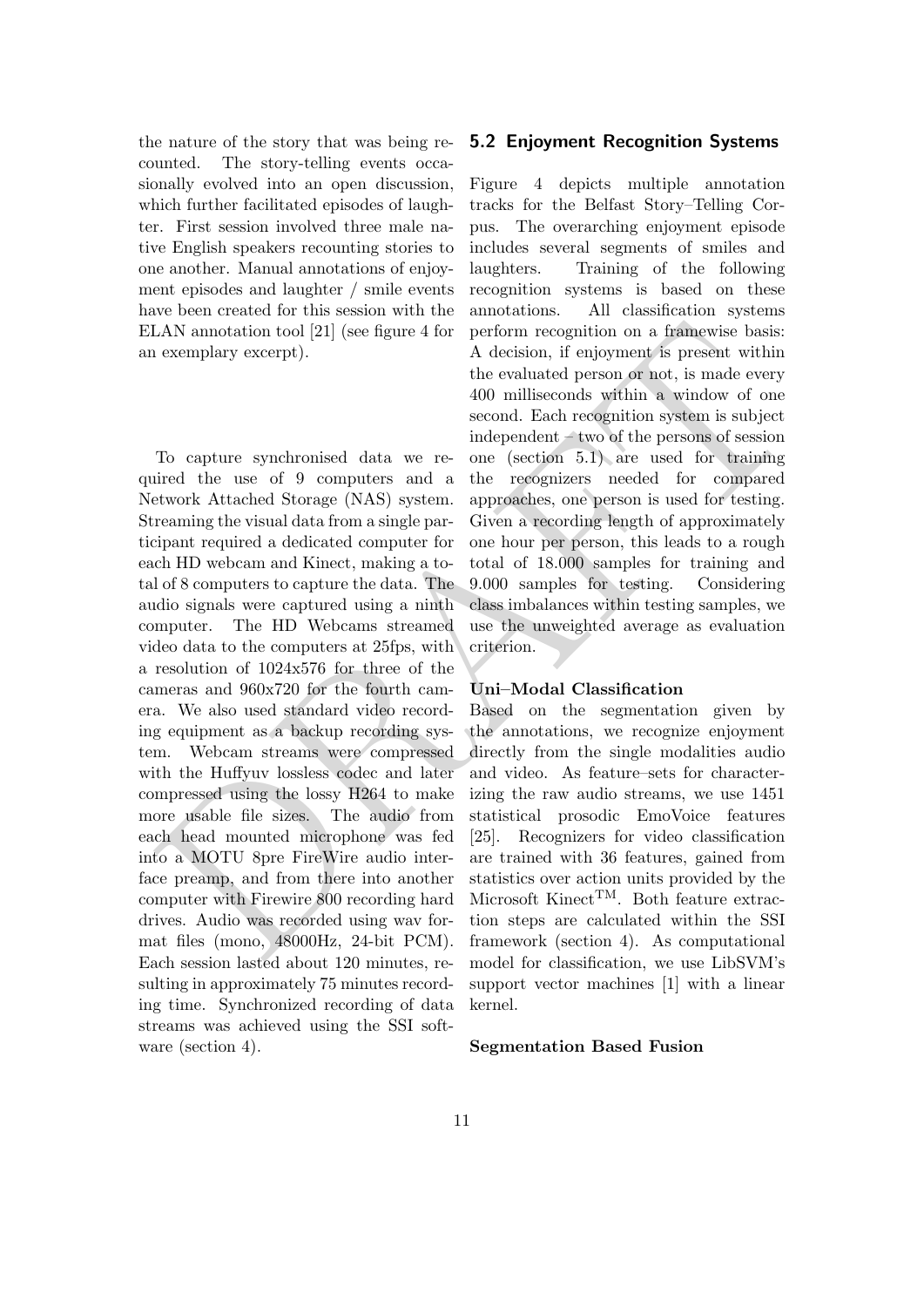|                  | Uni-Modal Classification |           | Segmentation-Based Fusion |           |        |
|------------------|--------------------------|-----------|---------------------------|-----------|--------|
|                  | Audio                    | Video     | Feature                   | Decision  | Model  |
| Enjoyment        | $50.26\%$                | 66.85%    | 73.75%                    | 76.41\%   | 76.08% |
| $\neg$ Enjoyment | 60.47%                   | 76.90%    | 66.17\%                   | $61.53\%$ | 56.04% |
| UA.              | $57.14\%$                | $73.62\%$ | 68.64\%                   | 66.39%    | 62.58% |
| WA.              | $55.37\%$                | 71.88%    | 69.96%                    | $68.97\%$ | 66.06% |

Table 1: Results for uni–modal classification and segmentation based fusion on feature, decision and model level. Trained on overall enjoyment annotations.

Segmentation based fusion approaches on the feature, decision and model level (section 2.1) are applied to combine both modalities for direct enjoyment classification (using the same enjoyment annotation track as the uni–modal classification systems). From these experiments we can draw first conclusions if the multi–modal information can deliver classification improvements, if the same annotated time segments are sliced through modalities.

#### Modality-Tailored Fusion

Afterwards we try to recognize the annotated enjoyment segments indirectly from tailored annotations: Instead of using the annotations for whole enjoyment episodes for both modalities, we annotate audible occurrences of laughters within the audio channel and visible laughters and smiles in the video separately. These tailored annotations are then used to train classification models for detecting these enjoyment indicating cues, rather than recognizing enjoyment directly (same feature sets as for enjoyment classification are applied).

Modality-tailored fusion is meant as an intermediate and experimental step, in which these modality tailored cuerecognizers are used directly in decision and model level fusion schemes. The models trained on enjoyment segmentations are therefore replaced, probabilities given to each frame by classifiers meant for detecting audible and visual laughters are mapped to the corresponding enjoyment classes.

#### Event Driven Vector Fusion

gymentation based fusion approaches are therefore replaced, probabilities given<br>the facture, decision and model level to each frame by classifiers meant for<br>ection 2.1) are applied to combine both detecting audible and vi Finally we apply event–based vector fusion to compare this indirect, event–based way of fusing multi–modal information to single channel classification and segmentation based fusion performance. The events have to be detected and generated by the framework. Before classification, activity recognition is performed for each modality, for example testing if there is more than noise in the audio channel. Such pre–processing can introduce additional prediction errors (as the activity recognition is also not always correct), but a very crucial point in robust real–time systems. For this reason we simulate the process also for evaluation. Recognizers consider every frame that pass activity recognition and generate events for smiles and laughters respectively. Confidence values of these events correspond to the recognition probabilities of smile and laughter detectors. All currently active events are finally considered for mass– centre calculation and therefore influence the course of the fusion vector (section 3). For every frame, we calculate the current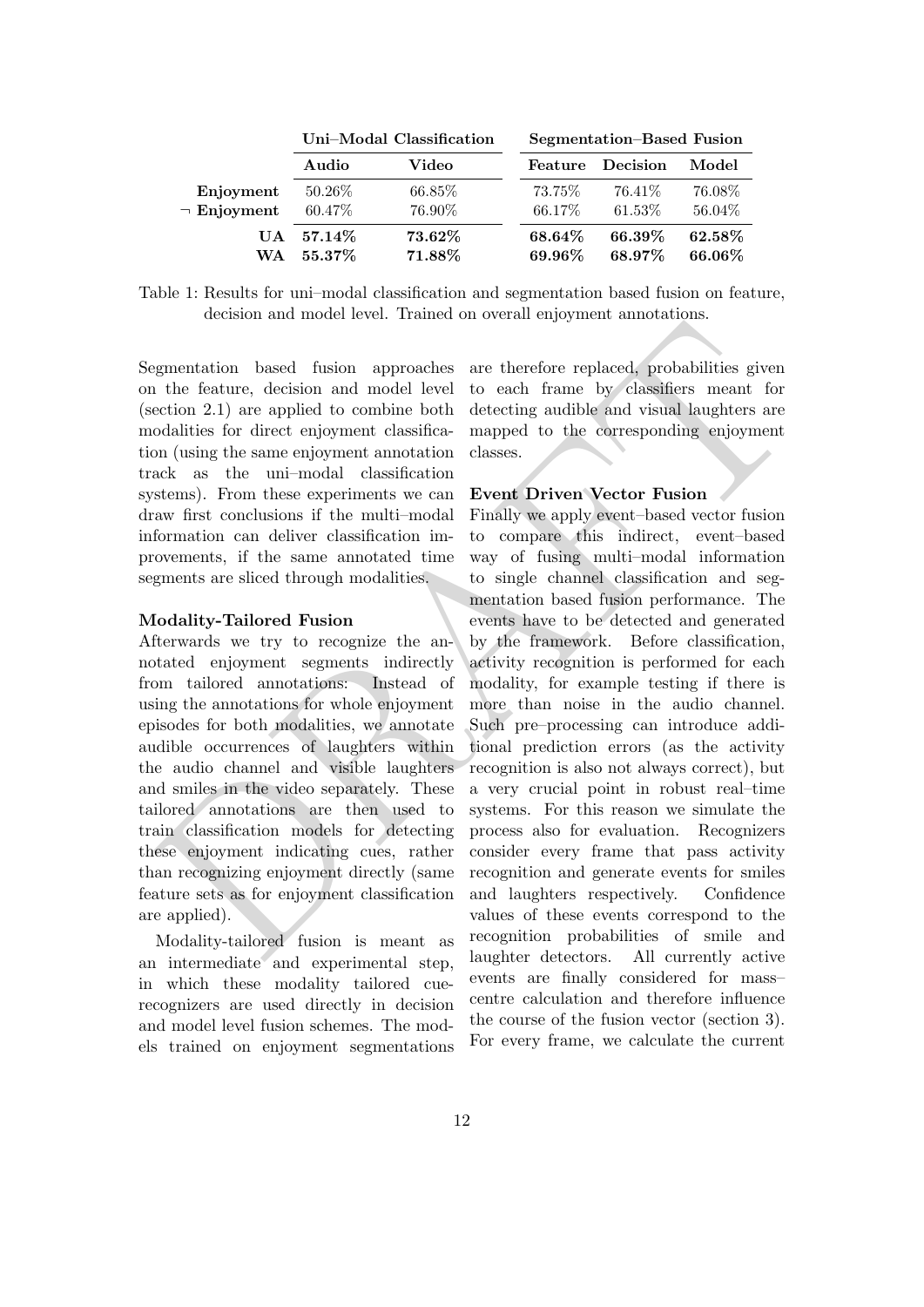position of the fusion vector and based on its current position we decide if enjoyment is present or not within the observed time frame.

In order to simulate a true real–time system it should be noted that evaluation has been carried out for the full recordings, i.e. no frames were excluded at any time. Consequently, in case of segmentation-based fusion a decision had to be forced even for frames where no signal was detected (i.e. no face tracked and silence detected in the audio channel). We decided to map those frames onto the class with the highest a priori probability (i.e. no enjoyment).

### 5.3 Results

any time. Consequently, in case of fully contribute to the fusion result.<br>
Due forced over a decision has designed the fusion cosmit be forced over the frames where no<br>
all all was detected (i.e. no face tracked a<br>
all al Result tables report unweighted (average accuracy across frames) and weighted (average accuracy across classes) recognition results (UA / WA). During the discussion, we will focus on the weighted recognition performance, as classified frames contain less samples of occurring enjoyment as well as audible and visible laughter. Table 1 shows recognition results for single channel classification and segmentation based fusion algorithms that use classification models trained directly on enjoyment annotations. Recognition of enjoyment via the audio modality is close to random (55.37%). Expressive cues for enjoyment are located within the boundaries of an amused episode, but do not fit them very well, which leads to noisy features and poor classification rates (figure 4). With a weighted 71.88%, the video modality yields far better capabilities of determining enjoyment frames. Facial expressions, which express enjoyable emotions, correspond much better to the overarching

annotation, as hints of smiles are mostly present during enjoyment. These discrepancies pass on to segmentation based fusion approaches: Feature, decision and model level fusion perform on an intermediate level between the merged modalities  $(69.96\%, 68.97\% \text{ and } 66.06\%)^2$ . This is to be expected, as the problematic classification models trained on the vocal modality fully contribute to the fusion result.

|                 | <b>Event Detection</b> |        |              |
|-----------------|------------------------|--------|--------------|
|                 | Audio                  | Video  |              |
| Laughter        | 76.51%                 | 78.15% | Smile        |
| $\neg$ Laughter | 91.66%                 | 79.61% | $\neg$ Smile |
| <b>TTA</b>      | 90.99                  | 79.31  | UA           |
| WA              | 84.09                  | 78.88  | WA           |

|              | Table 2: Result for uni-modal event rec- |  |
|--------------|------------------------------------------|--|
|              | ognizers for laughters and smiles.       |  |
|              | Trained on modality tailored             |  |
| annotations. |                                          |  |

Table 2 gives insight into the capability of event detection recognizers for the audio and video modality. These are not trained with the bi–modal annotations of enjoyment, but with tailored, more narrow uni–modal annotations for actual laughter occurrences and smiles respectively. When looking at laughter classification within the audio channel, it becomes clear that detection of these short indication–events is by far more reliable than recognition of whole enjoyment episodes (84.09% to 55.37%). Differences between smile– and enjoyment recognition on basis of the video channel is not as massive: The low recognition difference of 7.00% (compared to auditory enjoy-

<sup>2</sup>Several representative fusion schemes for decision and model level have been tested with very close average recognition rates. Presented results are generated with the product rule (decision level) and stacking (model level) – as described in section 2.1.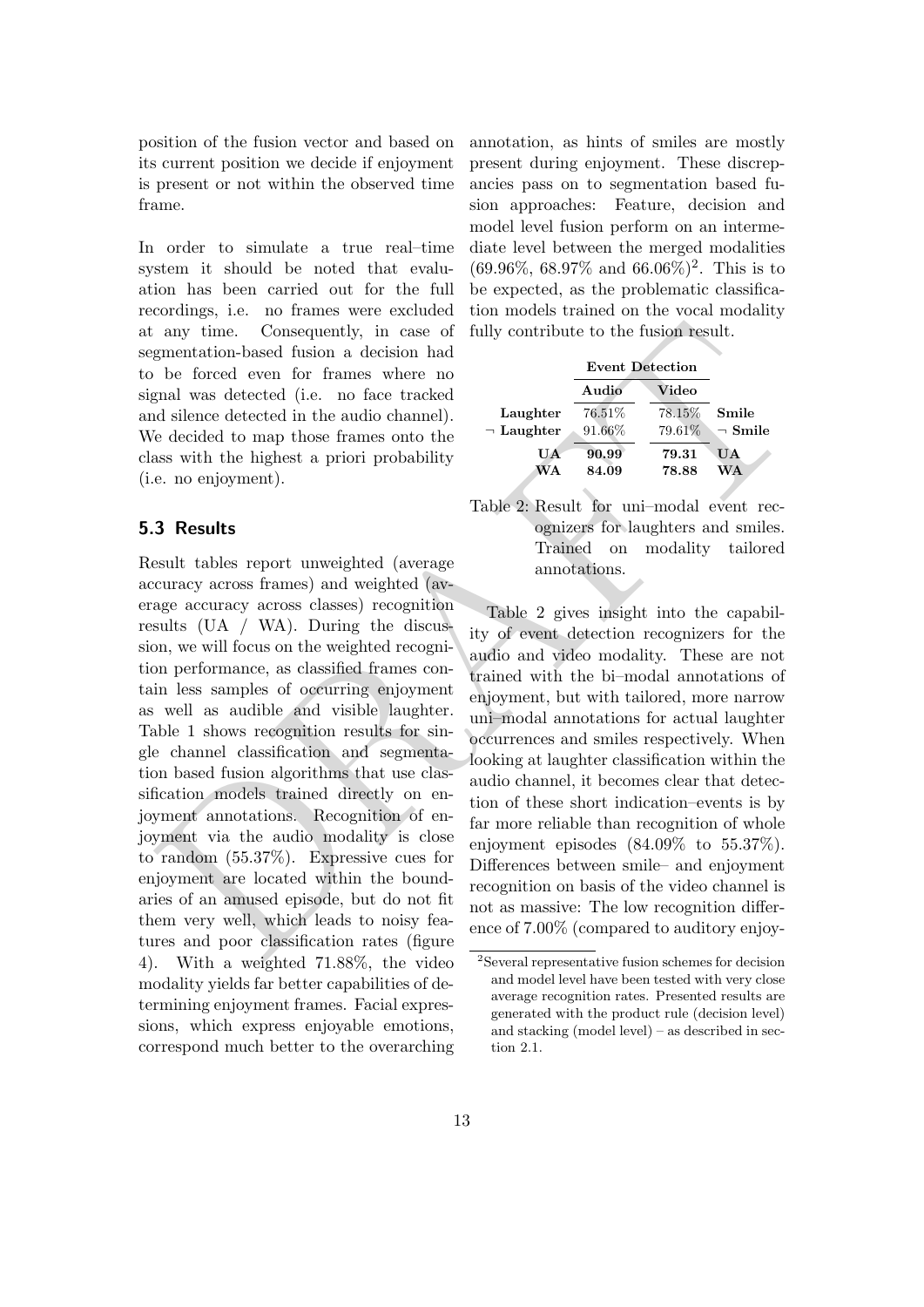|                  | Modality–Tailored Fusion |           | Event-Driven Fusion |
|------------------|--------------------------|-----------|---------------------|
|                  | Decision                 | Model     | <b>Vector Based</b> |
| Enjoyment        | $55.16\%$                | 66.75%    | 76.18%              |
| $\neg$ Enjoyment | 90.32%                   | 80.54%    | 81.37%              |
| UA               | 78.84%                   | $76.04\%$ | 79.68%              |
| WA               | 72.74%                   | $73.65\%$ | 78.78%              |

Table 3: Results for modality tailored fusion on decision and model level and event driven vector fusion.

ment and laughters) depicts the high correlation of experienced enjoyment and positive facial expressions.



Figure 5: Influence of audio and video decay speed on vector fusion performance.

However, we can not directly use these event recognition models for enjoyment detection. They are meant to be further processed by an event–driven fusion algorithm, such as vector fusion. But first we experiment with an intermediate step: Event recognition models are used in segmentation based fusion algorithms on decision and model level. Laughter and smile detections are simply mapped to the enjoyment class and fed into the fusion process. Results of this procedure are described in the first entries of Table 3 (modality– tailored fusion). Both fusion approaches deliver good results. With a weighted av-

ent and laughters) depicts the high correspondent and 73.65% on decision and 73.65% atation of experienced enjoyment and possion model-level they exceed uni-modal calses with the video channel (71.8%). By combining laught erage of 72.74% on decision– and 73.65% on model–level they exceed uni–modal classification of enjoyment on the more qualified video channel (71.88%). By combining laughter and smile detections, these approaches are able to partially capture the course of enjoyment episodes, but they do not take temporal relations of recognized events into account. Table 3 shows clearly, that the main improvements in recognition performance is based on the detection of ¬Enjoyment. This means they mostly predict the absence of indicating events during the periods of enjoyment, there are still many misclassifications. At this point, event–driven fusion schemes can gain further improvements over previous approaches.

#### 5.4 Parameter Analysis

As described earlier (section 3), the performance of event driven fusion depends on the three parameters confidence, weight and speed of the events. To achieve optimal results, a reasonable configuration of the three parameters has to be found. Confidence is directly derived from probabilities given by the event detectors. This derivation only makes sense if confidence values of given classifiers are comparable. To prove this assumption, Figure 7 plots the confidence values of event detectors against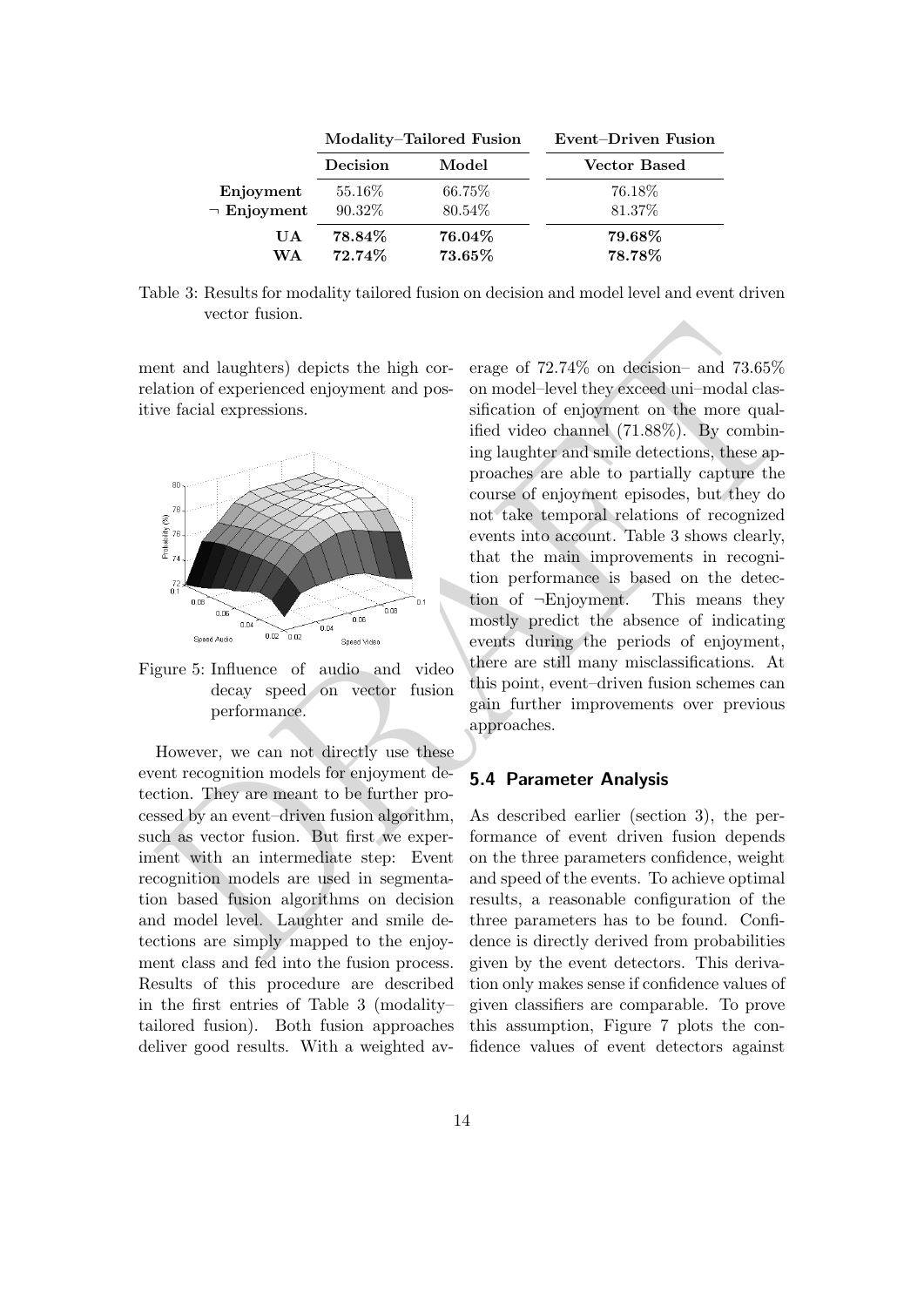

Figure 6: Influence of audio and video weights on vector fusion performance. Stable performance is observed if audio and video events are weighted in a ratio of 8 to 10.

the correctness of the estimation. Prediction behaviours of modalities resemble each other clearly.



Figure 7: Frequency of correctly classified frames according to laughter smile confidence. Similar prediction behaviour allows to directly combine confidence values during the fusion process.

Optimal configuration of weight and speed parameters have been empirically determined by systematically testing a large number of combinations (figures 5 and 6): Smile events are weighted with full influence, as the occurrence of smiles correlate well with the boundaries of enjoyment episodes. Their decay speed is regulated high, as the beginning and ending of enjoyment are often similar to presence and absence of smiles in the face and the fusion vector should rise and fall fast whenever smiles are detected or not. The decay speed of laughter events is regulated low. Laughters are considered a strong indicator of enjoyment and whenever they occur we expect the enjoyment episode to last for several frames afterwards. Best performance is achieved if laughters are weighted less than smile events – again due to the fact that smiles better describe the limits of enjoyment segments. The optimal ratio lies around 8 to 10 (figure 6).

DRAFT Taking these findings and the possibility to temporarily relate the detected events into account, event–driven vector fusion achieves an average recognition rate of 78.78%. This is the best result we were able to achieve for enjoyment recognition during our experiments with examined approaches. According to McNemar's Chi-Squared Test  $(p \mid 0.05)$ , improvements in comparison to the second best approach (modality tailored fusion on model and decision level) are significant. Table 3 also shows a well balanced distribution of accuracies among classes (76.18% for Enjoyment and  $81.37\%$  for  $\neg$ Enjoyment), which shows that event driven fusion is accurate in detecting whole episodes of enjoyment and models their boundaries well.

# 6 Conclusion

Affect recognition systems apply multi– modal fusion under the reasonable assumption that combination of information from several modalities does improve classification accuracy. However, studies over the last years have shown that the concrete enhancements of fusion systems compared to uni–modal classification are – to say the least – unstable. A possible problem causing this varying performance is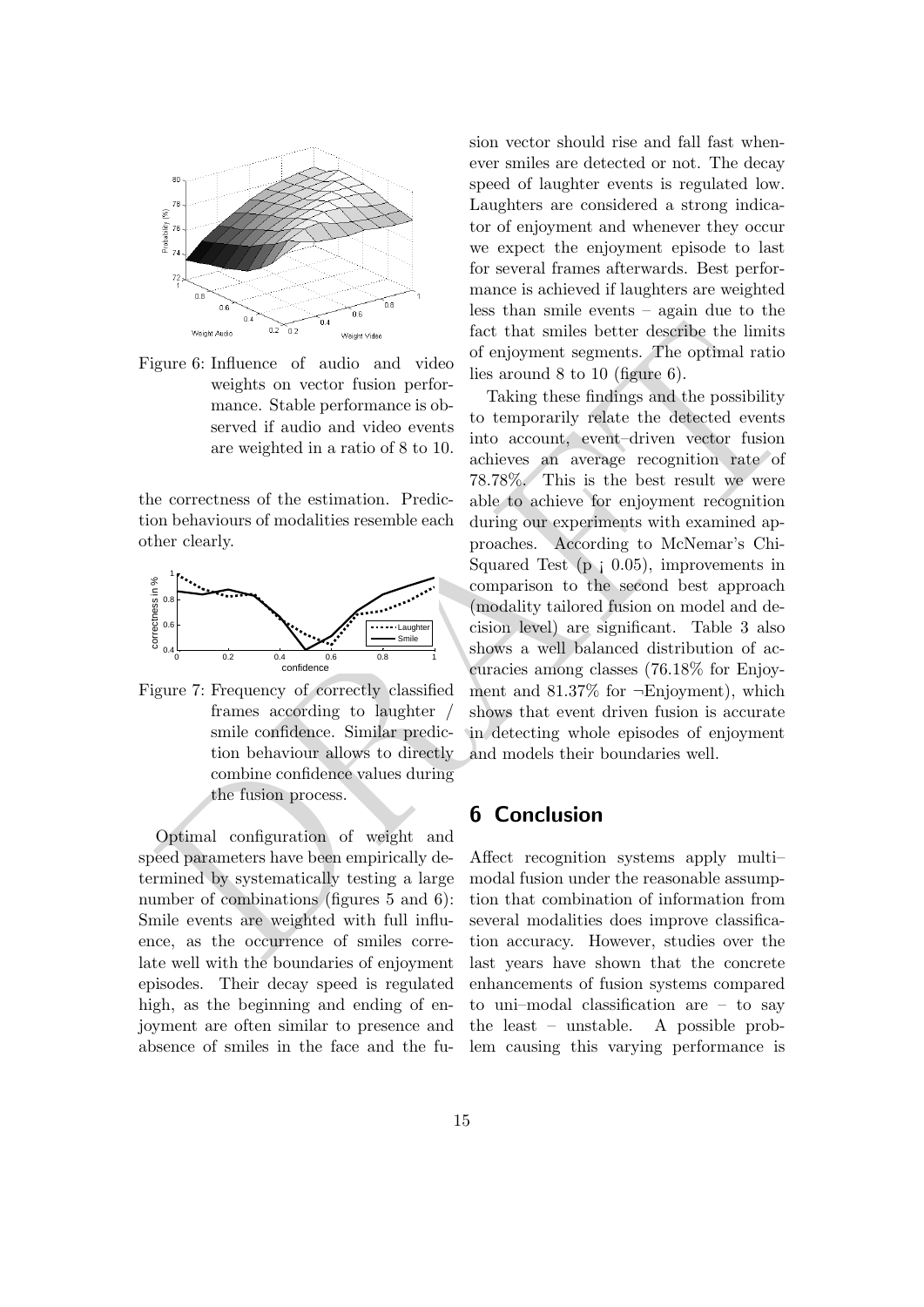that overarching segmentations for given classification problems are used throughout observed modalities, resulting in segmentation based fusion approaches. In this study we have specified and implemented an event driven real–time fusion system for affect recognition. This kind of approach does not directly fuse identical timeframes throughout modalities, but calculates probabilities indirectly by accumulating shorter, detection–indicating and possibly time–shifted events. This approach demands additional annotation, segmentation and training steps, but our evaluation shows a promising potential of the event driven approach:

Given the affect recognition task of enjoyment classification on the Belfast Story– Telling Corpus, we exemplary compare uni–modal and segmentation based, multi– modal fusion systems to event driven vector vector fusion. While the segmentation for enjoyment episodes indeed fits well for classification via the video modality, it is not very suitable for the audio channel. This fact results in acceptable recognition accuracy when using only the video modality and very bad results for audio classification. Segmentation based fusion aligns between these accuracies and performs on an intermediate level. It then, recognizes the enjoyment–indicating events of laughters and smiles and processes them further with event driven vector fusion. We empirically determined parameters for speed and weight distributions among modalities. Best performance was yielded when smile events were given a higher weight and speed than laughters. Laughters are a strong indicator of enjoyment and should therefore have a long–term influence on fusion; smiles on the other hand need quick reaction time as they describe well the margins of enjoyment. They also profit from higher weightings as this allow smiles to hold steady during longer enjoyment–periods with no vocal activity. Based on this configuration (78.78%), we were able to enhance enjoyment recognition accuracy by 6.09% compared to uni–modal classification (video channel), 8.82% compared to segmentation based fusion (feature level) and 5.13% compared to modality-tailored fusion (model level).

# 7 Future Work

tes probabilities indirectly by accumulat-<br>
level). Substrate indirectly and position-indicating and positions and positions and taining and positions of segmental<br>
mands additional annotation, segmentar **7** Future Work<br> Having identified potential problems of segmentation based fusion and the capabilities of an event driven approach, many interesting investigations open up: By now, we have trained few event recognizers for a valence related affect classification problem. The amount of event detectors can be raised by a great amount and expanded to further modalities. Arousal related classification, e.g. on the basis of physiological signals and events, potentially enables recognition coverage of the 2–dimensional valence–arousal emotion space. The presented vector fusion implementation is just one way of relating event detections for multi–modal fusion. Because of its accessible and understandable logic and structure, vector fusion is a very good starting point for analysis of the event driven fusion approach. However, more complicated network structures seem very promising and are to be examined and compared in future studies.

## 8 Acknowledgments

The work described in this paper is funded by the European Union under research grant ILHAIRE, a Seventh Framework Programme (FP7/2007-2013) under grant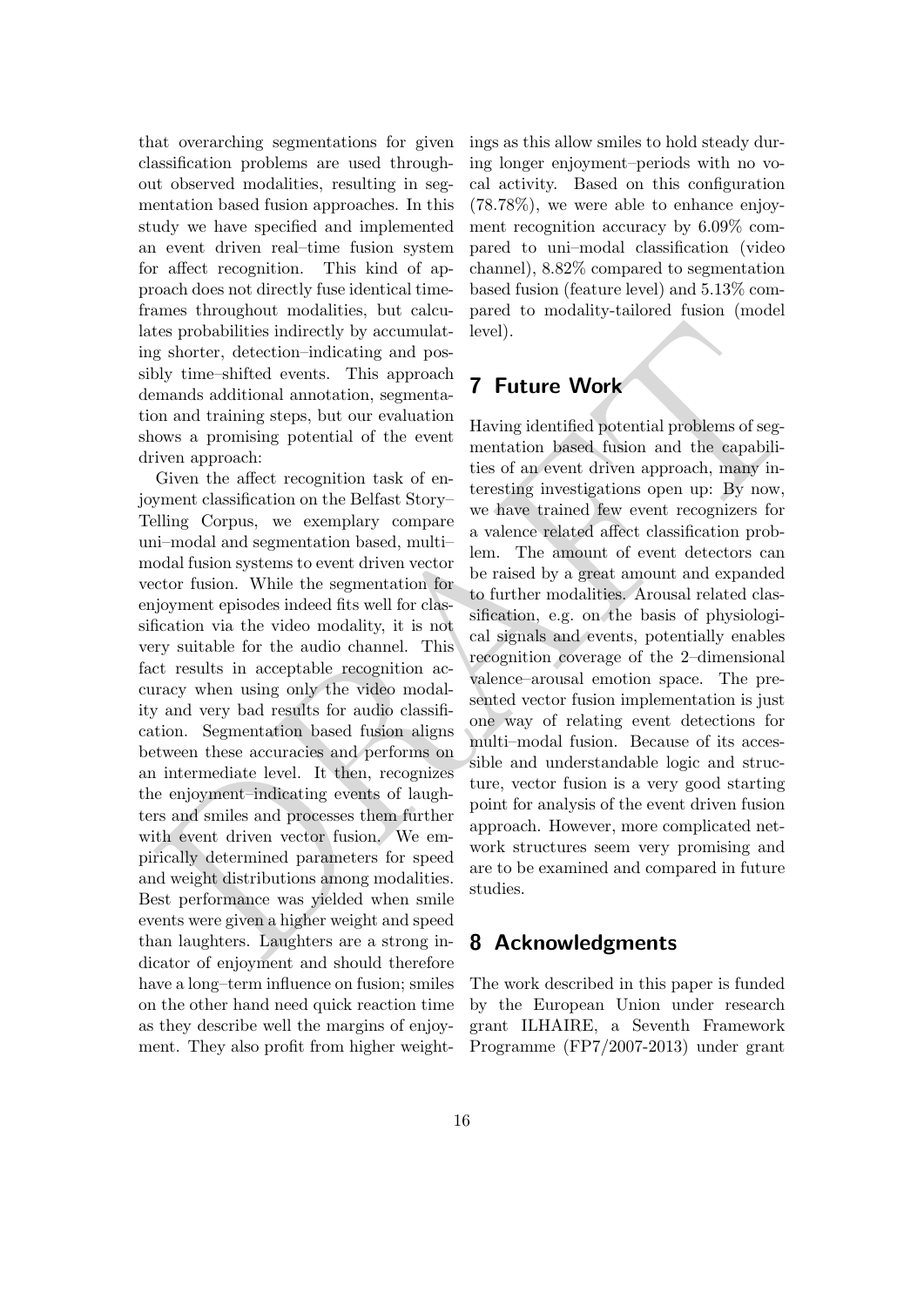agreement n ◦270780 and CEEDs (FP7- ICT-2009-5).

# **References**

- [1] C.-C. Chang and C.-J. Lin. LIB-SVM: A library for support vector machines. ACM Transactions on Intelligent Systems and Technology, 2:27:1– 27:27, 2011.
- [2] S. K. D'Mello and J. Kory. Consistent but modest: a meta-analysis on unimodal and multimodal affect detection accuracies from 30 studies. In L.- P. Morency, D. Bohus, H. K. Aghajan, J. Cassell, A. Nijholt, and J. Epps, editors, ICMI, pages 31–38. ACM, 2012.
- [3] R. Duin and D. Tax. Experiments with classifier combining rules. In Lecture Notes in Computer Science, volume 1857, pages 16–29. Springer, 2000.
- [4] S. Dupont and J. Luettin. Audiovisual speech modeling for continuous speech recognition. IEEE Transactions on Multimedia,  $2(3):141 - 151$ , 2000.
- 27:27, 2011.<br>
27:27, 2011.<br>
27:27, 2011.<br>
28. K. D'Mello and J. Kory. Consis<br>
28. K. D'Mello and J. Kory. Consis<br>
28. K. D'Mello and J. Kory. Consis<br>
28. K. D'Mello and J. Kory. Consis<br>
29. K. D'Mello and J. Kory. Consis<br> [5] F. Eyben, M. Wöllmer, M. F. Valstar, H. Gunes, B. Schuller, and M. Pantic. String-based audiovisual fusion of behavioural events for the assessment of dimensional affect. In IEEE International Conference on Automatic Face & Gesture Recognition and Workshops, FG 2011, pages 322–329, USA, March 2011. IEEE Computer Society.
- [6] G. Fumera and F. Roli. A theoretical and experimental analysis of linear combiners for multiple classifier systems. IEEE Transactions on Pattern Analysis and Machine Intelligence, 27(6):942–956, 2005.
- [7] S. W. Gilroy, M. Cavazza, R. Chaignon, S.-M. Mäkelä, M. Niranen, E. André, T. Vogt, J. Urbain, M. Billinghurst, H. Seichter, and M. Benayoun. E-tree: Emotionally driven augmented reality art. In Proceedings of the 16th ACM International Conference on Multimedia, MM '08, pages 945–948, New York, NY, USA, 2008. ACM.
- [8] S. W. Gilroy, M. Cavazza, M. Niranen, E. Andre, T. Vogt, J. Urbain, M. Benayoun, H. Seichter, and M. Billinghurst. Pad-based multimodal affective fusion. In Affective Computing and Intelligent Interaction and Workshops, 2009. ACII 2009. 3rd International Conference on, 2009.
- [9] J. Hofmann, F. Stoffel, A. Weber, and T. Platt. The 16 enjoyable emotions induction task (16-eeit). 2012.
- [10] L. I. Kuncheva. Switching between selection and fusion in combining classifiers: An experiment. IEEE Transactions on Systems, Man, and Cybernetics, Part B: Cybernetics, 32(2):146– 156, 2002.
- [11] L. I. Kuncheva. A theoretical study on six classifier fusion strategies. IEEE Transactions on Pattern Analysis and Machine Intelligence, 24(2):281–286, 2002.
- [12] F. Lingenfelser, J. Wagner, and E. André. A systematic discussion of fusion techniques for multi-modal affect recognition tasks. In Proceedings of the 13th International Conference on Multimodal Interfaces, ICMI '11, pages 19–26, New York, NY, USA, 2011. ACM.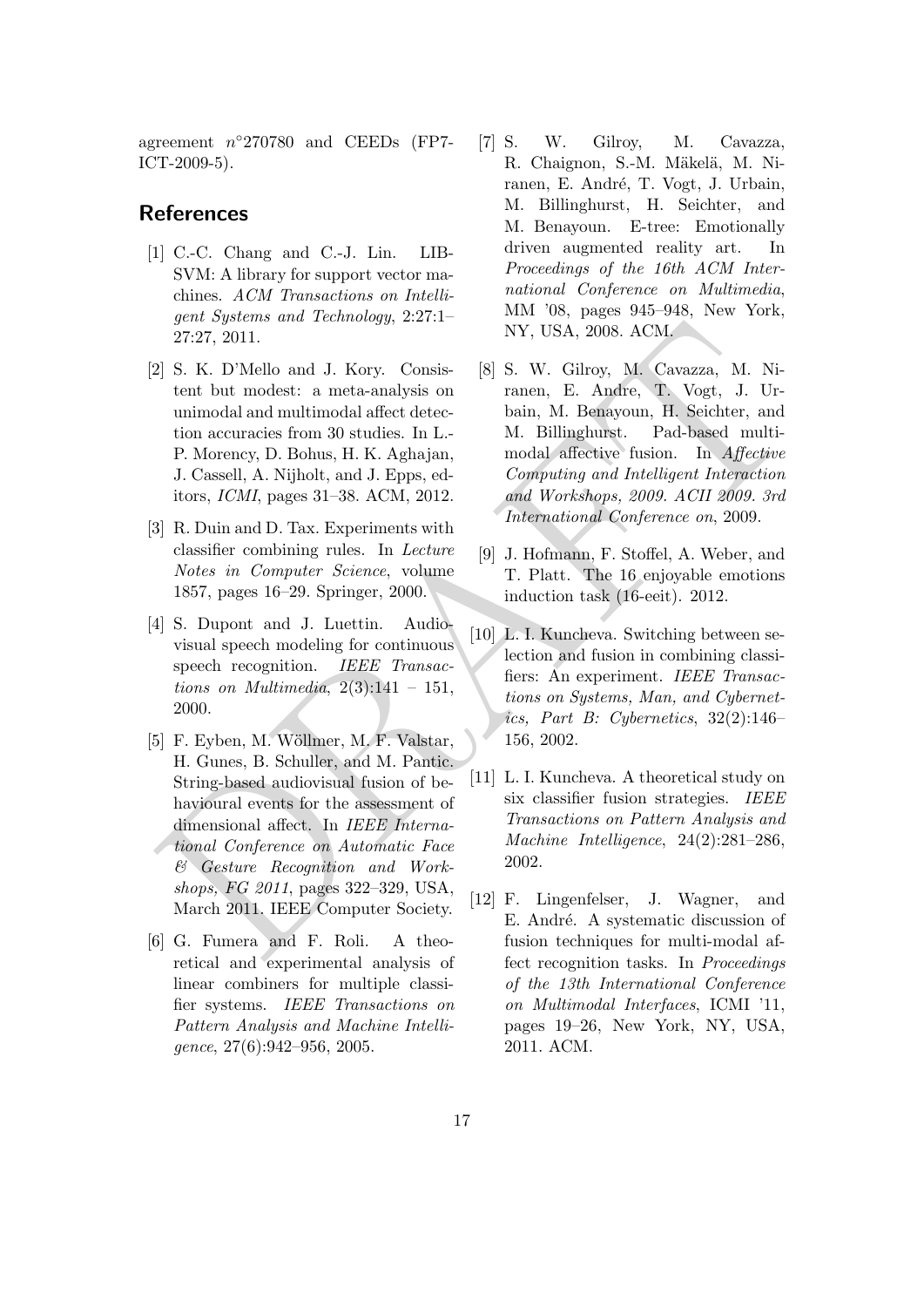- [13] M. Mancini, L. Ach, E. Bantegnie, T. Baur, N. Berthouze, D. Datta, Y. Ding, S. Dupont, H. Griffin, F. Lingenfelser, R. Niewiadomski, C. Pelachaud, O. Pietquin, B. Piot, J. Urbain, G. Volpe, and J. Wagner. Laugh when you're winning. In C. T. R. J. C.-M. Rybarczyk, Y., editor, Innovative and Creative Developments in Multimodal Interaction Systems, Proceedings of 9th IFIP WG 5.5 International Summer Workshop on Multimodal Interfaces, eNTERFACE 2013, volume 425, Lisbon, Portugal, 2014. Springer.
- [14] G. U. Mehlmann and E. Andr. Modeling multimodal integration with event logic charts. In L.-P. Morency, D. Bohus, H. K. Aghajan, J. Cassell, A. Nijholt, and J. Epps, editors, ICMI, pages 125–132. ACM, 2012.
- [15] A. V. Nefian, L. Liang, X. Pi, L. Xiaoxiang, C. Mao, and K. Murphy. A coupled hmm for audio-visual speech recognition. In in International Conference on Acoustics, Speech and Signal Processing (CASSP'02), pages 2013–2016, 2002.
- [16] M. A. Nicolaou, H. Gunes, and M. Pantic. Audio-visual classification and fusion of spontaneous affective data in likelihood space. In ICPR, pages 3695–3699. IEEE, 2010.
- [17] M. A. Nicolaou, H. Gunes, and M. Pantic. Continuous prediction of spontaneous affect from multiple cues and modalities in valencearousal space. T. Affective Computing,  $2(2):92-105$ , 2011.
- [18] M. Pantic, A. Pentland, A. Nijholt, and T. Huang. Human Computing

and Machine Understanding of Human Behavior: A Survey, volume 4451, pages 47–71. 2007.

- [19] S. Petridis, M. Pantic, and J. F. Cohn. Prediction-based classification for audiovisual discrimination between laughter and speech. In Automatic Face and Gesture Recognition and Workshops (FG 2011), 2011 IEEE International Conference, pages 619–626, 2011.
- [20] R. Polikar. Ensemble based systems in decision making. IEEE Circuits and Systems Magazine,  $(3):21 - 45$ , 2006.
- [21] H. Sloetjes, A. Russel, and A. Klassmann. Elan: a free and opensource multimedia annotation tool. In INTERSPEECH, pages 4015–4016. ISCA, 2007.
- [22] M. Song, J. Bu, C. Chen, and N. Li. Audio-visual based emotion recognition - a new approach. In CVPR  $(2)$ , pages 1020–1025, 2004.
- [23] K. M. Ting and I. H. Witten. Issues in stacked generalization. Journal of Artificial Intelligence Research, 10:115– 124, 1999.
- ments in Multimodal Interaction Sys.<br>
IEEE International Workshops (EG 2011), 2011 thermational Summer Workshop on  $^{12}$  IEEE International Conference, pages<br>
2013, column e425, Lisbon, Portugal, 201] R. Polikar, Ensembl [24] A. Vinciarelli, M. Pantic, D. Heylen, C. Pelachaud, I. Poggi, F. D'ericco, and M. Schroeder. Bridging the gap between social animal and unsocial machine: A survey of social signal processing. IEEE Transactions on Affective Computing, 3:69–87, April 2012. Issue 1.
	- $[25]$  T. Vogt, E. André, and N. Bee. Emovoice - a framework for online recognition of emotions from voice. In Perception in Multimodal